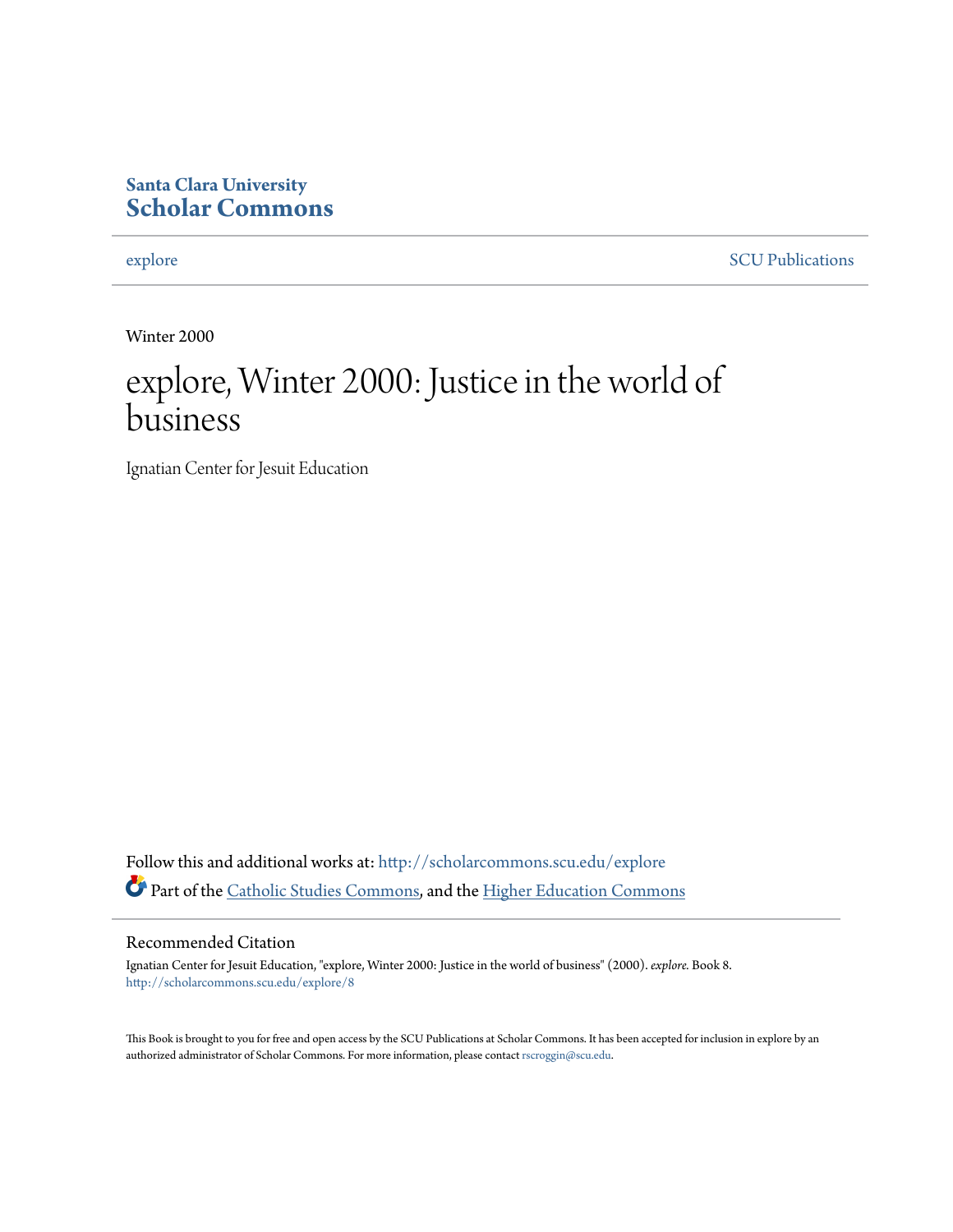



Letter from the Director

Can We Feed the World? Justice in Food and Agribusiness by S. Andrew Starbird

Ethics and Justice in Marketing by Karen F. A. Fox

Fairness in Finance by Meir Statman

Leading People So They Treat Each Other Justly in the **Workplace** by Dennis J. Moberg

The Quest for Justice as a Source of Evil by Jacques Delacroix

Business, Justice and the Withholding Tax by Martin Calkins, S.J.

One by One from the Inside Out: Essays and Reiews on Race and Responsibility in America by Peter Minowitz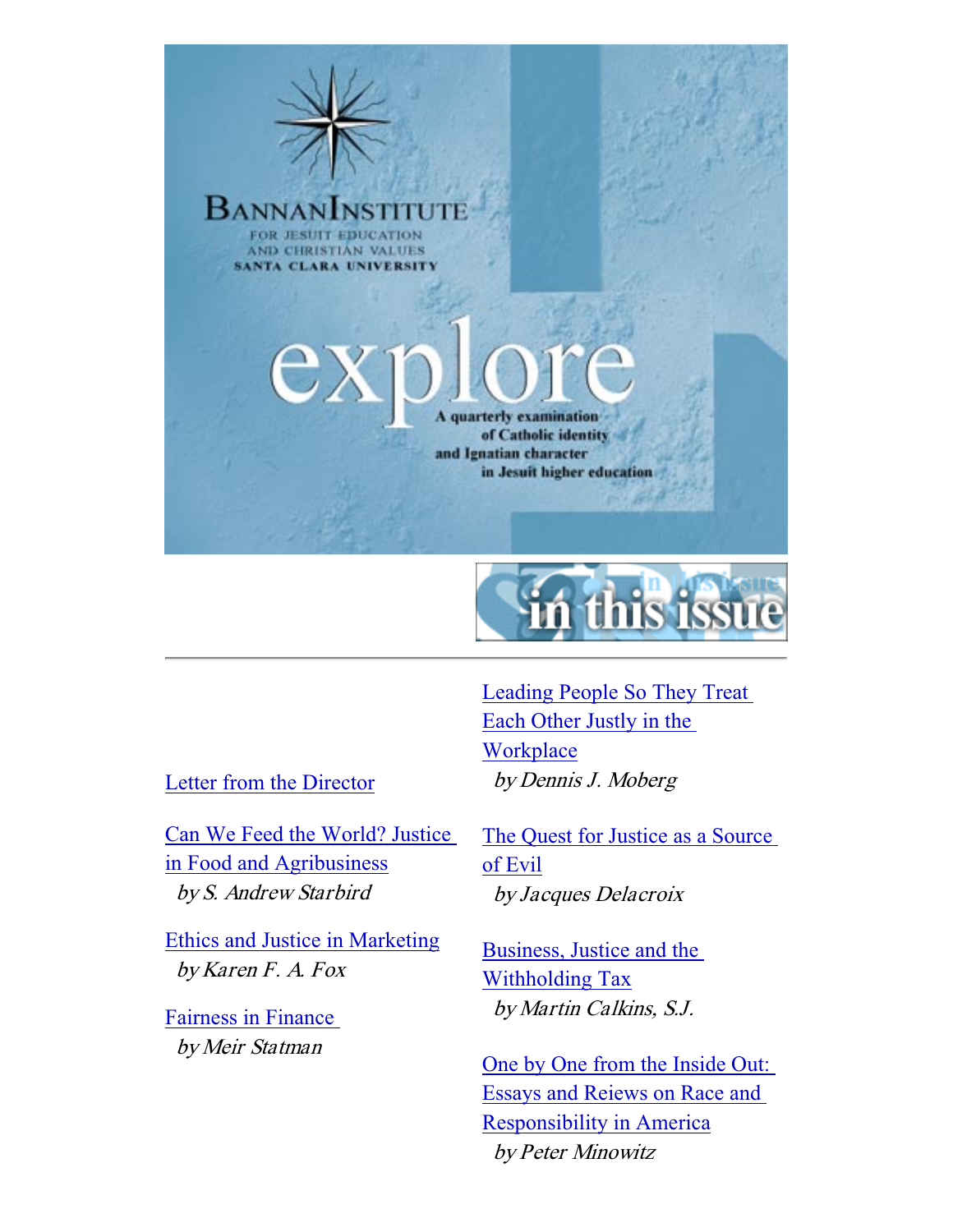## uring the weekend of October 15-17, 1999, the Bannan Institute hosted a conference, "The

Commitment to Justice in Jesuit Higher Education," for seven Jesuit universities, attended by 85 representatives. One of three regional conferences that will lead up to the national conference here next fall, it focused on how to emphasize concerns for faith and justice in the teaching, research, and curriculum on our campuses. Faculty members, service-learning directors, and even two university presidents debated these issues and examined what could be done in their distinctive campus cultures. By all reports, it was quite successful, particularly the evening meal at Campo di Bocce in Los Gatos, where some made the leap from theory to the praxis of bocce ball.

This issue of **explore** is also concerned with justice, specifically in the world of business. It follows the well-received series of articles in the fall issue from faculty, alumni, and students of the Santa Clara University School of Law. We are accustomed to hearing about justice from those whose rights have been denied or ignored, but justice has a more pervasive role to play in life. Justice is the virtue that guides all our social relations, from the courthouse to the marketplace and even within the home. Fair and open contracts, honest advertisement, and equitable pay scales are expressions of what is classically known as "commutative justice." Although "distributive justice," which strives for an equitable sharing of social benefits and burdens, attracts more controversy, the ordinary justice of fair dealing is equally important. The responsibility for building up humane social relations falls not only on public servants and volunteers, but on every person who produces goods and services in the world of business.

We are fortunate to have a number of our most accomplished scholars from the Leavey School of Business offering their perspectives in this issue of **explore**. Dennis J. Moberg of the Department of Management, who is Presidential Professor of Ethics and the Common Good, reflects on how organizational leaders can prevent some workers from being morally excluded by others. Martin Calkins, S.J., Assistant Professor of Management, discusses the virtue of justice as a quality of moral individuals rather than an attribute that directly pertains to corporate entities. Professor Karen F. A. Fox, who has considerable experience in overseas marketing programs, describes how marketing is the most morally sensitive area of business. Consumers are wary of being manipulated and misinformed as they investigate products and services. Professor Meir Statman, who regularly teaches a course on ethics and finance, shows how the central values of Santa Clara University's mission statement bear directly on financial matters: "Justice combines conscience and compassion. But justice does little good when competence is missing." S. Andrew Starbird, Director of the Food and Agribusiness Institute at Santa Clara University, writes that the major problems in feeding the world adequately are at root questions of unjust distribution of resources. Jacques Delacroix, Professor of Organizational Analysis and Management, argues that education for justice is itself problematic because the rhetoric of justice has been used to justify many of the worst social policies of this century.

We hope you will enjoy this lively forum. Join us in the spring, when we turn to education for justice in Arts and Sciences, and next fall when we hear from the School of Engineering.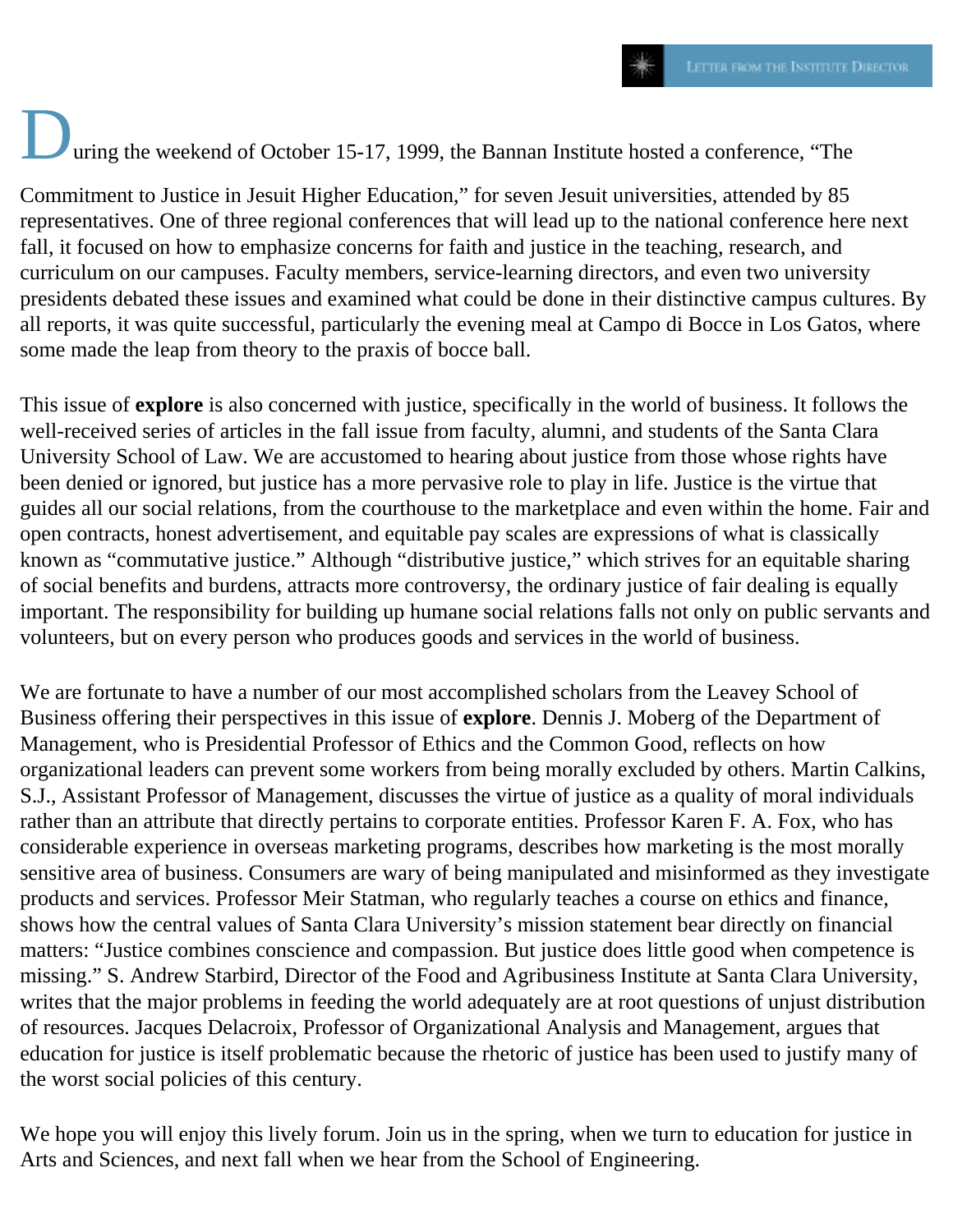Cordially,



William C. Spohn Director



**Back to Menu** 

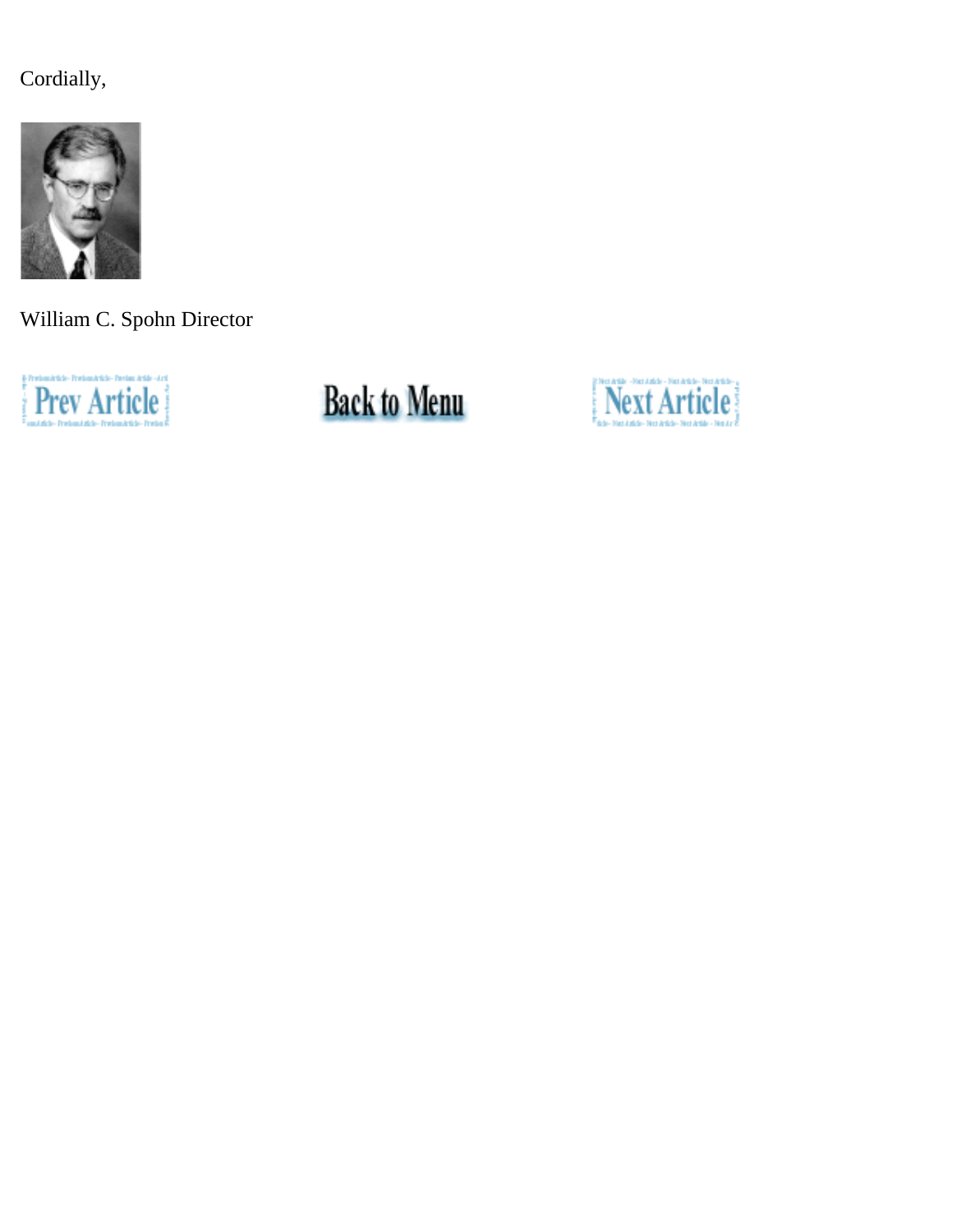

Seventeen years ago, on my first day as a student in Santa Clara University's MBA program, my management professor asked each student to tell him what they hoped to accomplish with their MBA (if they managed eventually to graduate). As you might expect, the answers ranged from the humble to the outrageous and from the thoughtful to the naive. No answer was more outrageous and naive than mine. I confidently declared, "I want to feed the world." The professor looked at me, perplexed, and asked, "Why are you getting an MBA?" Fortunately he didn't wait for an answer, because I didn't have one. I do now.

Can a degree from a business school contribute to the solution of one of the oldest and most difficult problems facing humanity? What, if anything, does a business education have to offer that other disciplines do not? To answer these questions, one needs to understand what does and what does not cause hunger in the U.S. and around the world. Hunger is not caused by a shortage of food or by an overabundance of people. Worldwide, farmers are producing more calories per person than ever before, and recent advances in biotechnology suggest that the future will reveal even greater improvements in agricultural productivity. Hunger is caused by the economic, political, cultural, legal, institutional, and physical barriers to efficient and equitable distribution of food. Economic barriers include poverty and the inequitable distribution of economic assets. Political barriers include wars, trade barriers, subsidy programs, and other obstacles associated with governmental policies. Cultural barriers include all the biases and prejudices that inhibit exchange in free and open markets.

How can a business education from SCU contribute to solving the hunger problem? Business education at SCU and elsewhere is about overcoming obstacles to the fulfillment of individual needs. In the study of business organizations, our students ask themselves three questions: What is it that our customers need?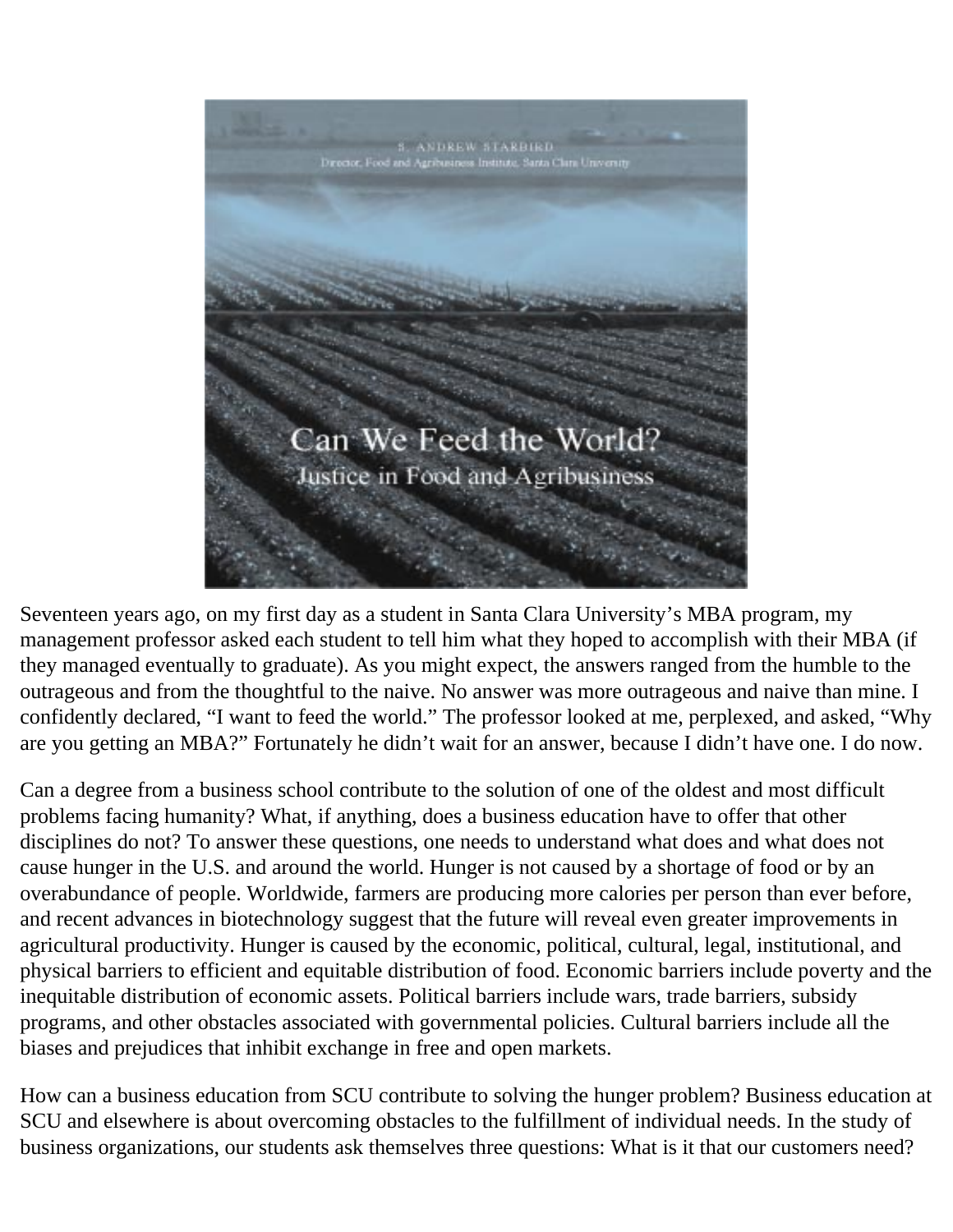What is preventing us from satisfying those needs? and How can my organization overcome those obstacles to satisfying our customers? Our students study how to work within or change government policies that constrain commerce. They learn how to control risk that would otherwise inhibit business transactions. They learn how to adapt their policies and products to satisfy diverse cultural requirements. They study how to make distribution systems more efficient and how to increase the productivity of limited resources. The hunger problem cannot be solved without people with these skills.

Of course, the hunger problem is only one of many facing the food industry. The special place of food in our society and the unusual constraints associated with food production and distribution lead to conflict among workers, farmers, agribusinesses, consumers, governments, and special interest groups. In its curriculum and through its extracurricular enrichment programs, the Food and Agribusiness Institute (FAI) at SCU helps its students understand the sources of conflict among these groups and examine these conflicts from multiple perspectives. To provide as broad a perspective as possible in our classrooms, the Institute recruits students representing diverse political, social, and cultural backgrounds. We have been very successful in recruiting students of color, international students, students with no agricultural experience, students with extensive agricultural experience, and students who freely question the status quo. A recent class offered by the FAI included students from Equatorial Guinea, Guatemala, and the People's Republic of China; students with work experience in e-commerce, organic farming, food service management, and biotechnology; and students with a variety of socioeconomic backgrounds.

What are the conflicts in the food industry that seem to be the most difficult to resolve? There are dozens, of course, but the most challenging problems are also the best known:

BIOTECHNOLOGY: Genetically modified organisms have tremendous potential to improve the quality and quantity of the food available to feed the world's population. However, the development and use of genetically modified organisms may threaten human health and the environment. Is it just to limit the food- producing ability of developing nations because of possible risks? Is it right to expose people to unpredictable risks without their consent or knowledge?

PRODUCTION:The key to abundant, safe, and wholesome food is efficient production and distribution. The drive for efficiency often conflicts with the cultural and social institutions that represent our heritage, and may result in the displacement of society's most defenseless citizens. Is it just to displace family farmers or farm workers in order to improve economic efficiency? Is it right to keep food prices artificially high and, therefore, out of reach of the poorest members of our society, in order to support family farmers and farm workers? Is subsidized food production, which benefits rich and poor equally, an appropriate allocation of tax dollars?

ENVIRONMENT: The food production system is land-based and, in some cases, conflicts with the goals of the environmental community. Although it seems that the two groups have found more common than uncommon ground in the last few years, particularly with the advent of the sustainable agriculture movement, disputes continue to arise. Is it just to limit the availability or increase the price of food in order to protect an animal or plant habitat? Is it right to threaten a species with extinction in order to increase the availability of food? As cities expand, how do we resolve the conflicts between urban and rural land uses in a manner that recognizes the rights of property owners and the need for governments to control land use?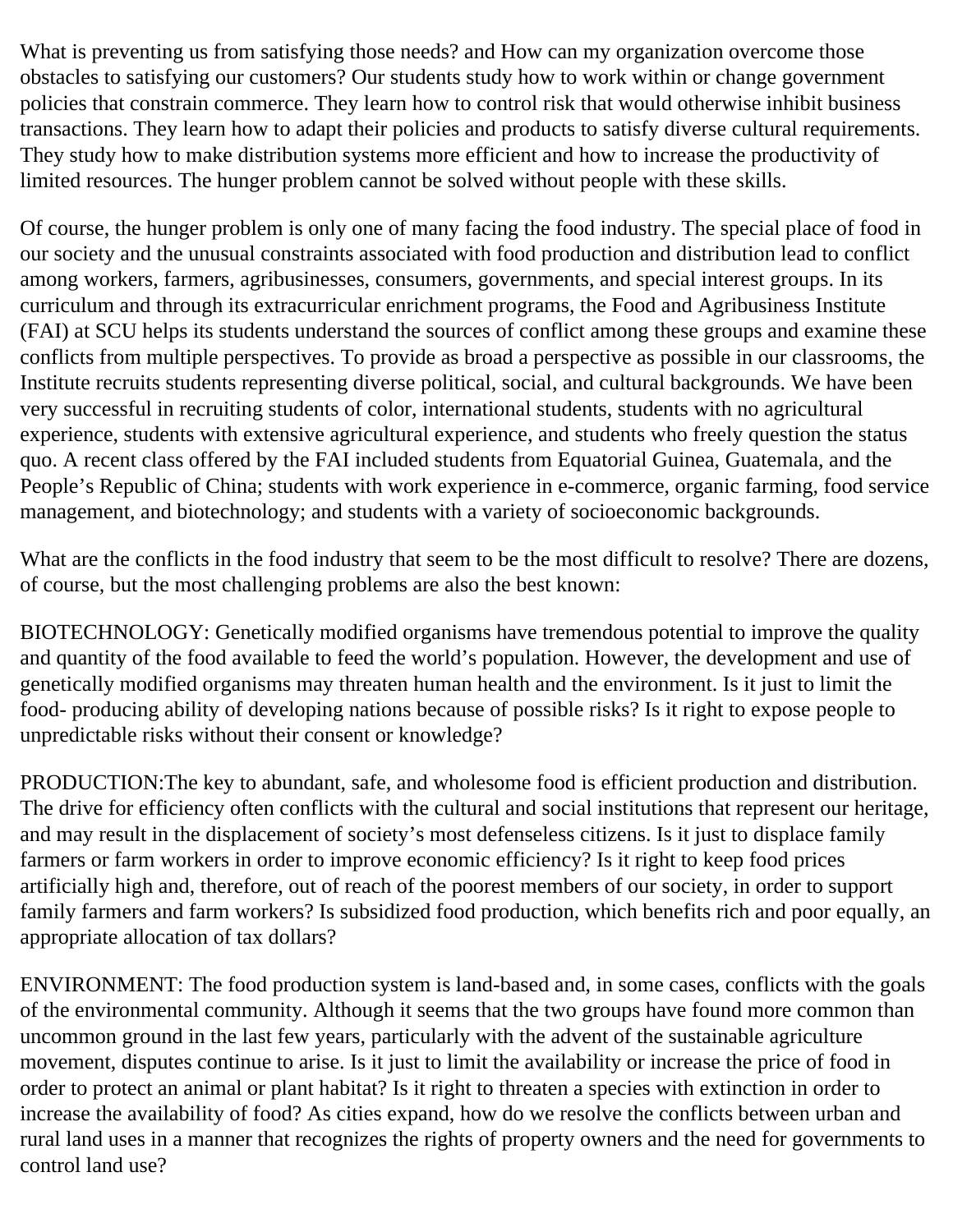FOOD SAFETY AND QUALITY: Food safety is often in the news and on the minds of consumers. Safer food tends to be more expensive and food safety practices often involve processes that consumers fear, such as irradiation. To further complicate the issue, the ultimate incidence of food-related illnesses depends upon consumer handling practices in addition to food processing practices. Is it just to relax food safety standards in order to keep food prices low (or producer incomes high)? Is it right to reduce the availability or increase the price of food because of negligible risks to health? Should we hold food companies responsible for food-related illnesses that are the result of poor food handling practices on the part of the consumer?

DEVELOPING NATIONS: The ability of many developing nations to increase their citizens' standard of living depends upon the application of new agricultural technologies and access to world markets. As I already noted, biotechnology holds enormous potential for countries that have soil, water, and climatic conditions less favorable than our own. In addition, access to North American and European markets is an important way for developing nations to earn foreign exchange and enhance their development opportunities. Is it just to restrict the technologies that are available to these nations because we are protecting domestic producers or institutions? Is it right to allow unsafe technology to be marketed and used in developing nations? Should we allow foreign products into our markets, if it puts those institutions at risk or if the safety of the imported product is difficult to determine?

I have no illusions about the difficulty of resolving these conflicts or about the enormity of the hunger problem. However, I also have faith that people of good conscience, working together, with the appropriate skills and experience, can contribute to the resolution of conflict and the alleviation of hunger. At the Food and Agribusiness Institute, our goal is to develop leaders of competence, conscience, and compassion who will be ready and able to identify and implement just resolutions to these formidable issues.

> **S. Andrew Starbird** Director, Food and Agribusiness Inistitute, Santa Clara University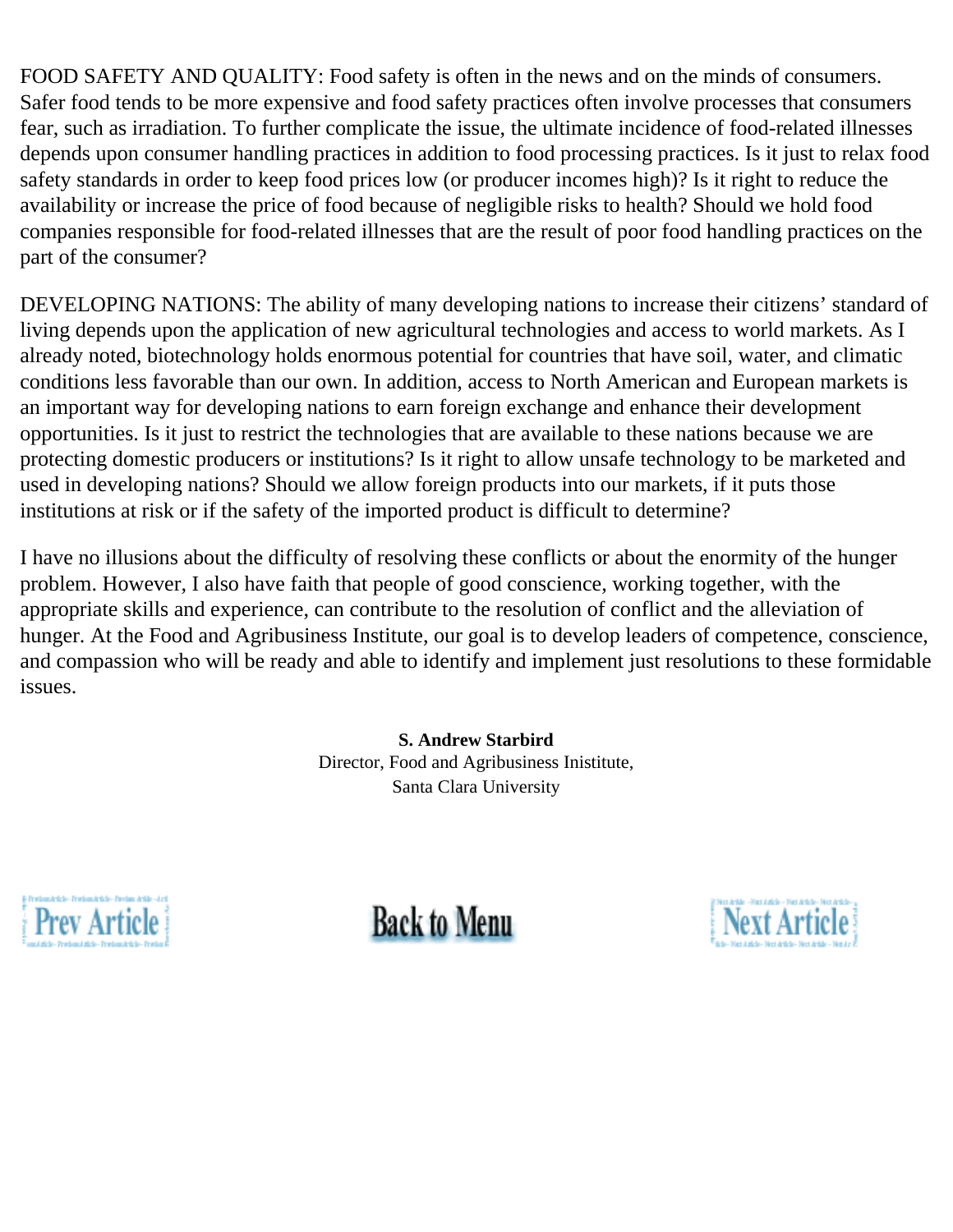

Adecade ago, a chewing tobacco company targeting college males launched a program of "campus reps," in which young men were hired to promote chewing tobacco by giving free samples to their friends and "talking up" the product. The qualifications for this part-time position were fraternity membership and a grade point average no better than a C. (The company was not seeking Santa Clara University's best and brightest.)

It happened that the new SCU campus rep was then enrolled in my marketing course. He saw no issues of ethics or justice in representing a product that already was receiving national press coverage for its danger to consumers (such as the case of a 19-year-old dying from cancer of the mouth, whose family was suing the chewing-tobacco manufacturer). My student argued that "it's OK to sell whatever people want to buy" and "It's a free country." He also said that if chewing tobacco really were harmful, "it would say so on the label." (Now it does.) He was blinded to precisely the issues every good marketer should understand.

The importance of ethical dealing in marketing is highlighted in the Code of Ethics of the American Marketing Association, which addresses the responsibilities of the marketer, criteria of honesty and fairness, and the rights and duties of parties in the marketing exchange process. Here are key excerpts (the full text is available at http://207.154.156.75/about/ama/fulleth.asp):

 Marketers must accept responsibility for the consequences of their activities and make every effort to ensure that their decisions, recommendations and actions function to identify, serve and satisfy all relevant publics: customers, organizations and society.

 Participants in the marketing exchange process should be able to expect that:

 1. Products and services offered are safe and fit for their intended uses;

 2. Communications about offered products and services are not deceptive;

3. All parties intend to discharge their obligations, financial and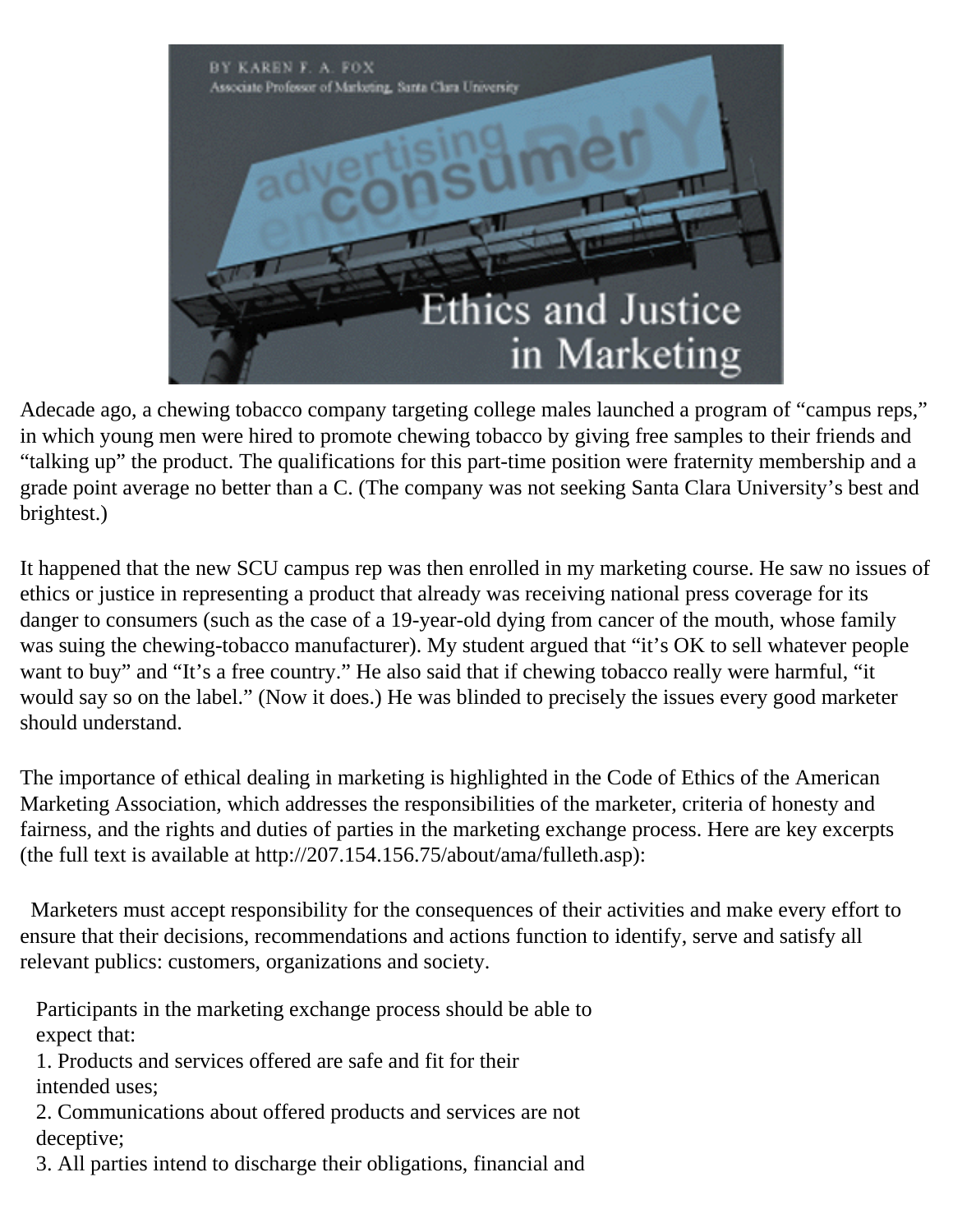otherwise, in good faith; and

4. Appropriate internal methods exist for equitable adjustment

and/or redress of grievances concerning purchases.

I now begin my MBA marketing management course by posing the question, "How would the person on the street respond to the question 'What is marketing?'" The students' definitions always include "selling" and "advertising," and then I offer my tongue-in-cheek definition: "Marketing is getting people to buy things they don't need with money they don't have—to impress people who don't care."

We laugh a bit and then explore why "most people" think of marketing solely as high-pressure promotional activities that are aimed to get people to do what they wouldn't do in the absence of manipulation by marketers.

After several years, I have found an explanation for this uncomfortable reaction: Marketing is the most feared of the various functional areas of business. The public may view finance as arcane, accounting as dull, and management as applied common sense, and all these activities are invisible to the public. But everyone is a consumer, a participant in the marketplace, and therefore everyone has value-laden opinions of what marketing is and what it should be.

This direct contact between customers and marketers creates exhilaration and anxiety on both sides. The cornucopia of excellent goods and services available in the United States is exhilarating. But consumers are anxious because they believe marketers have extraordinary powers to delve into their subconscious, and to use that information to entice, entrance, and ultimately to control them.

This imputed power of marketers makes marketing ripe for ethical anxiety. The perceived unequal power between customers and marketers, with the balance favoring the marketer, makes customers very uneasy. The customer faces acres of product choices, but each choice presents risks—of making a bad decision, of being taken advantage of, of paying too much, of getting poor value, of being "taken for a ride" by marketers with their own agenda.

The marketer, too, feels uneasy, but for different reasons. At best, the marketing team has worked hard to understand customer preferences and to shape an enticing product or service offering, that is then attractively priced and presented. What will prospective customers do? Will they like what we have to offer? Or will they reject it? Can something go wrong that will turn customers off? Will a competitor beat us out?

Whenever a person or group—the change agent—proposes a change to another person or group, the possibility of self-serving motivation arises. Our knowledge of attitude and behavior change tells us that the would-be change agent needs to make the advantages of the innovation salient, to encourage people to make changes that otherwise might seen unnecessary or daunting, or both. I've worked overseas in the field of "social marketing," applying marketing concepts and tools to promoting beneficial social change. The specific projects I've worked on range from extending access to oral rehydration therapy in Burma to promoting family-planning in Egypt to encouraging peasant rubber growers to plant higher-yielding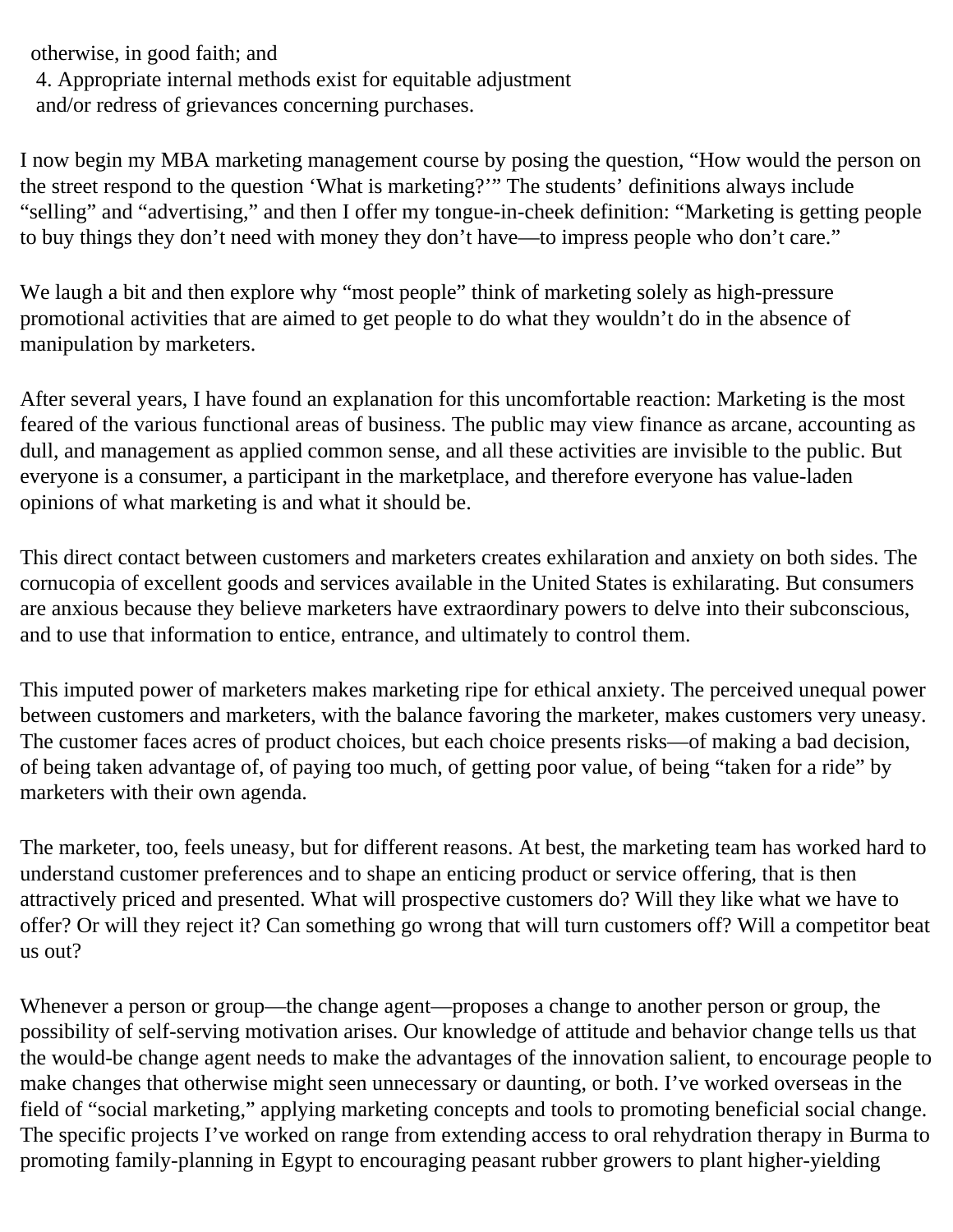rubber trees in Indonesia. Each social marketing program requires understanding the nature and contributing causes of the problem, identifying and appraising the range of solutions, considering the variety of intermediaries who could carry the product or at least the message, and the incentives and disincentives that will affect who adopts the new idea or practice, and who benefits from changes in the status quo.

I also work extensively with nonprofit organizations, and I teach an MBA course and a PBS/Adult Learning program on marketing for nonprofits. Nonprofits need to understand marketing—research, program planning, pricing, and delivery—to do a better job of fulfilling their nonprofit missions.

In commercial marketing, the company offering the product or service is, of course, working to accomplish its own self-interest: to sell its offerings profitably. Meeting this objective requires offering something attractive and valued so that consumers will purchase it of their own free will.

When do issues of justice arise in teaching marketing?

In my MBA marketing course, we start with the excellent materials available on the web site of the Markkula Center for Applied Ethics at Santa Clara University (http://www.scu.edu/Ethics/). Student teams are assigned a particular topic from the course, and each team then plans a 20-minute presentation that highlights the ethical issues associated with the topic. Here are a few examples:

**Segmentation and targeting:** What are the ethical issues that arise when one group is singled out for special marketing attention? For example, what are the business reasons why tobacco companies targeted teens, and what are the ethical reasons why this was and is unacceptable?

**Positioning:** Is it acceptable to position (that is, present and describe) something as attractive and positive, when it can have some negative aspects? What if there are known and substantial risks to customers in using it? Is a company's obligation simply to comply with legal requirements, and let customers "make up their own minds"?

**Global marketing:** What are the pressures U.S. companies encounter in doing business overseas, and what are the legal and ethical dimensions that marketers should be aware of in these situations?

**Product life-cycle:** Are new products appreciably better than those they replace? What provisions are there for repair and service of superceded products?

**Pricing:** How do we formulate pricing policies that are both fair to categories of purchasers and competitive in the marketplace?

**Promotion:** What are the ethical and business arguments against high-pressure business tactics and misleading advertising?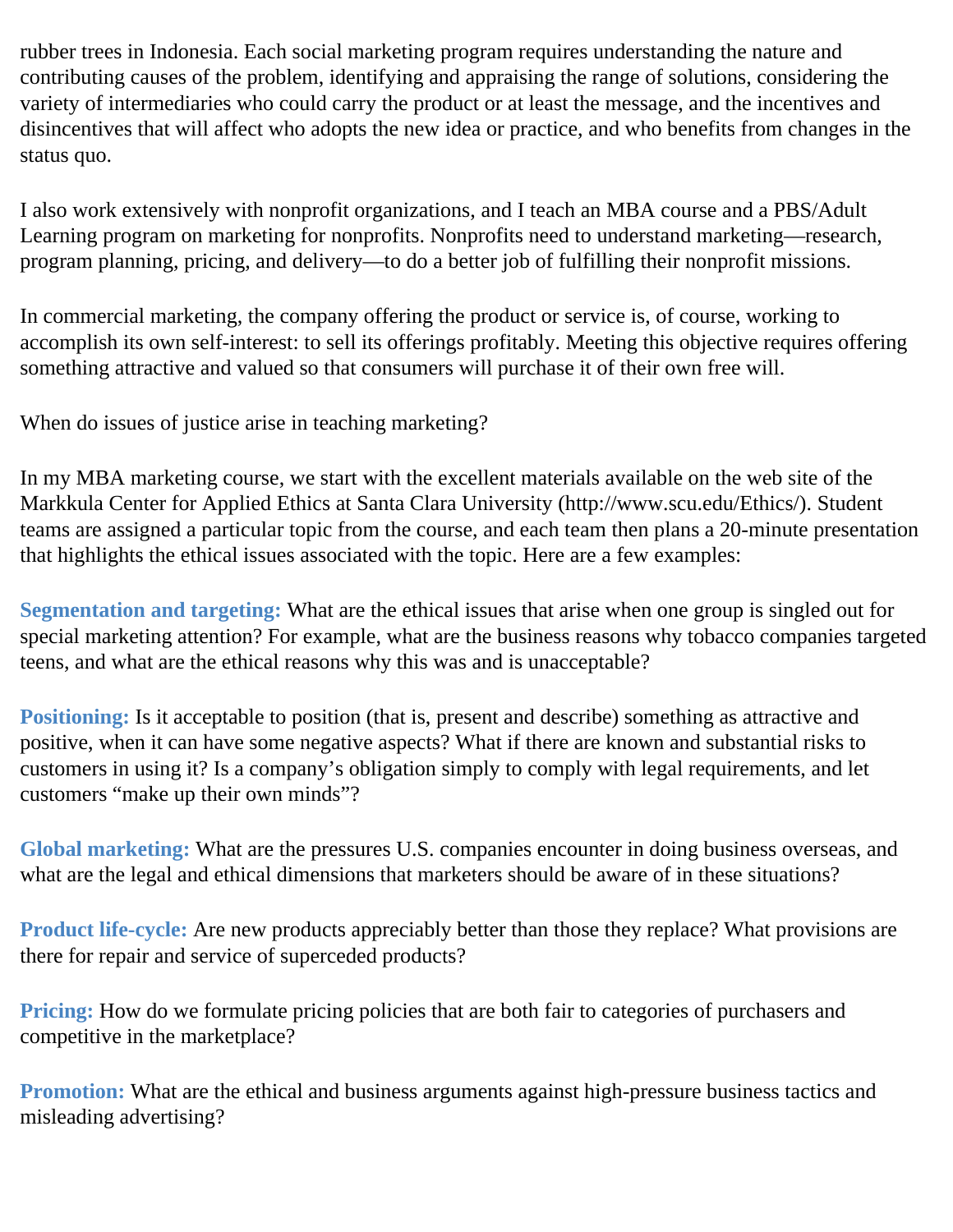As these examples suggest, many marketing issues have both ethical and legal dimensions. In some instances, legislation was passed to respond to ethical uncertainties with legal answers and uniform business practices. The well-prepared marketer needs to understand both the legal and ethical underpinnings of good marketing practice.



**Karen F. A. Fox** Associate Professor of Marketing, Santa Clara University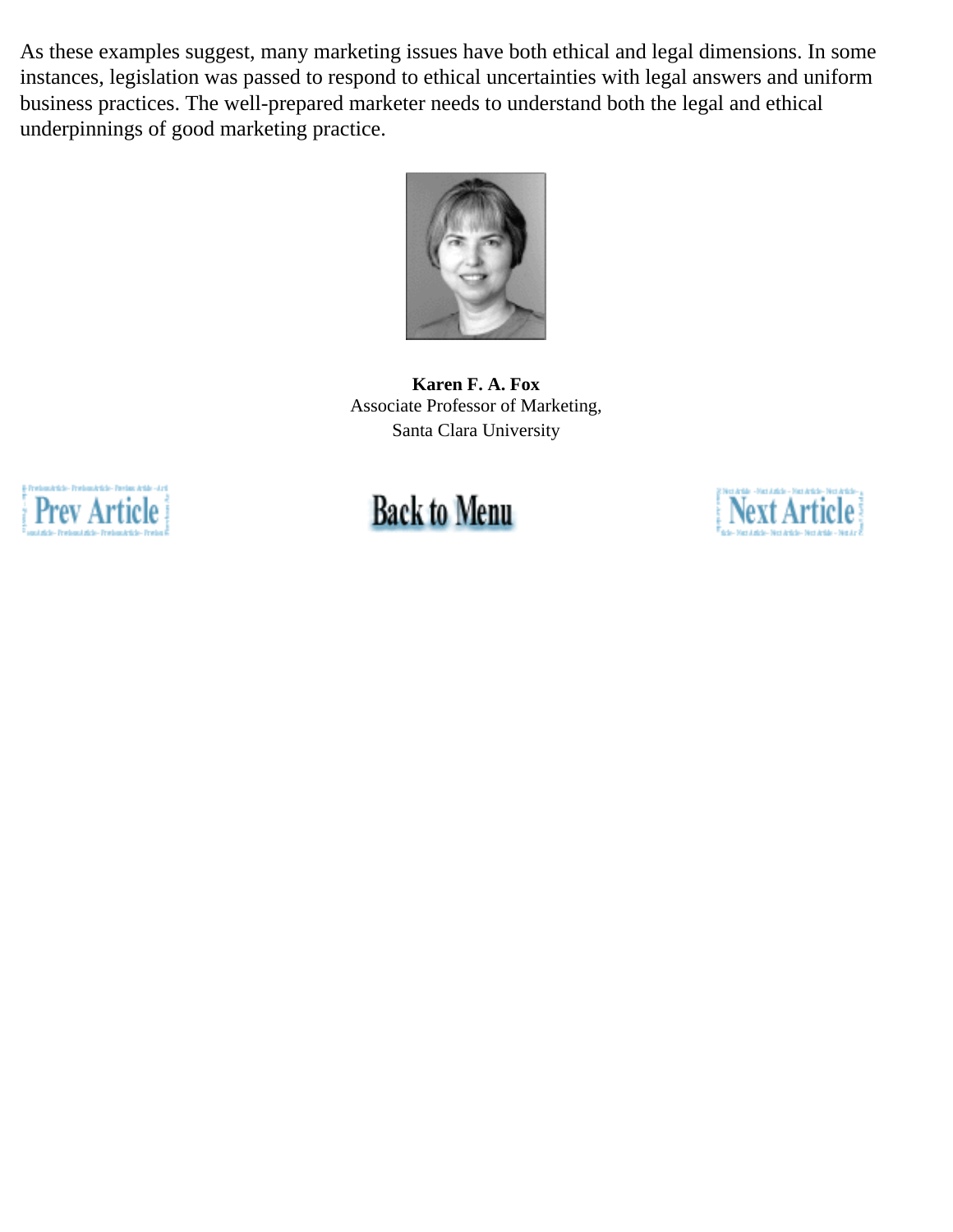

Each year I show my Ethics and Finance students a documentary about a farmer who asked a banker to extend his loan. "I will extend your loan," says the banker, "if you can tell my glass eye from the real one." The farmer looks at the banker's eyes for a moment. "I see a glimmer of compassion in your left eye," he says. "So it must be the glass one."

Is finance all money and no compassion? And by which words and deeds can we change its perceptions and realities? We strive to help our students grow into people of competence, conscience, and compassion. I build my essay on these three pillars.

#### **COMPETENCE**

Farmers plow fields, sow seeds, and harvest grain. Bakers turn grain into bread and cake. But what do financiers do? Tom Wolfe tells the parable of the cake in his novel, The Bonfire of the Vanities.

Sherman McCoy is the "master of the universe" bond trading financier in Wolfe's novel. McCoy and Judy, his wife, try to explain to their daughter Campbell what bond financiers do for society in exchange for the fees they charge. Judy says:

 "Daddy doesn't build roads or hospitals, and he doesn't help build them, but he does handle the bonds for the people who raise the money."

"Bonds?"

"Yes. Just imagine that a bond is a slice of cake, and you didn't bake the cake, but every time you hand somebody a slice of the cake, a tiny little bit comes off, like a little crumb, and you can keep that." Judy was smiling, and so was Campbell, who seemed to realize that this was a joke, a kind of fairy tale based on what her daddy did.

"Little crumbs?" she said encouragingly.

"Yes," said Judy. "Or you have to imagine little crumbs, but a lot of little crumbs. If you pass around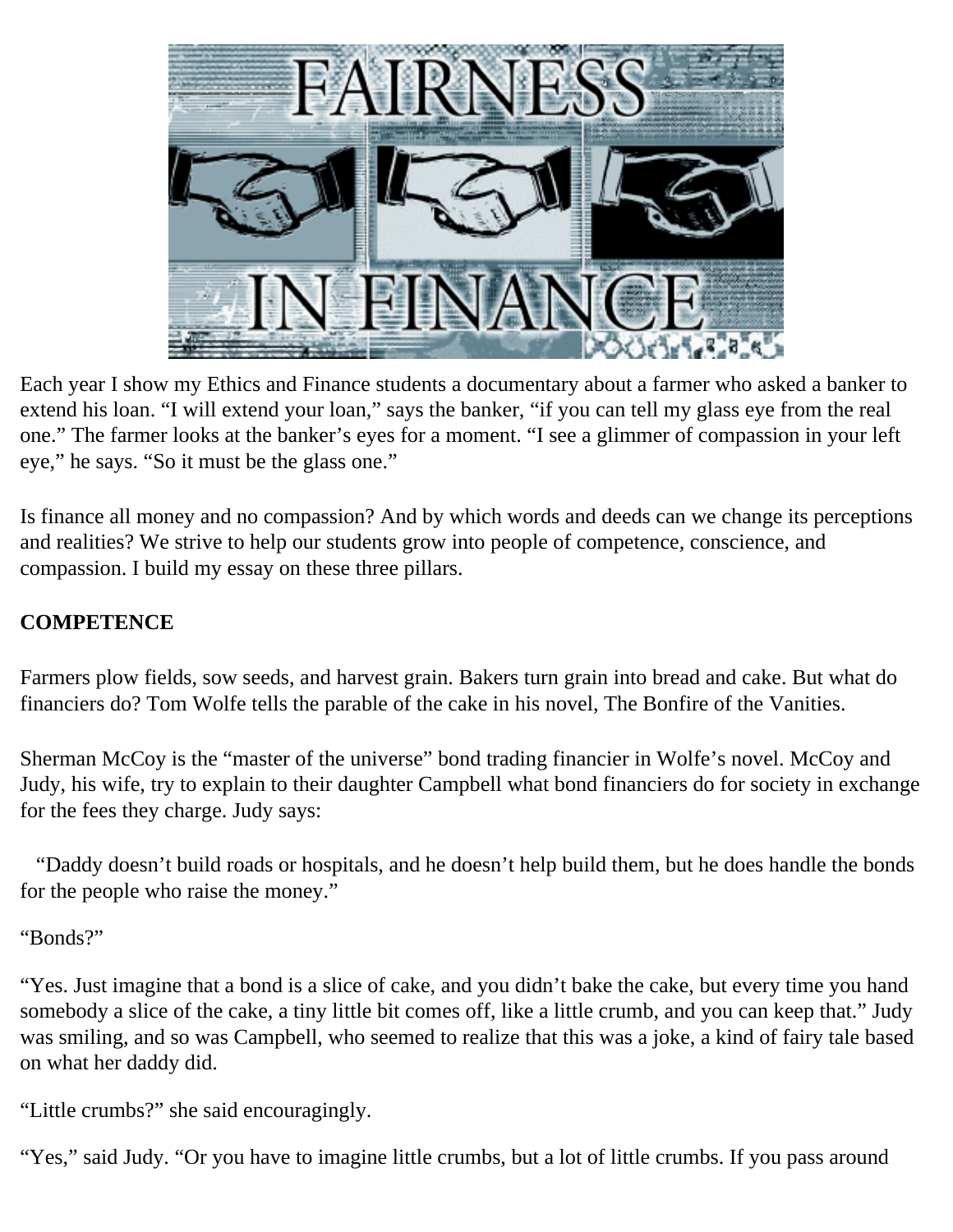enough slices of cake, then pretty soon you have enough crumbs to make a gigantic cake."

In truth, bond financiers contribute much to building roads and hospitals. Bond financiers make the connection between the people who build roads and the people who invest in roads. Some people who invest are rich, but not all investors are rich. Many investors are ordinary people, people who invest for retirement and college education through IRA and 401(k) programs. Investors want assurance that they will be paid as promised, so they can send their children to college and enjoy their retirement. Bond financiers provide that assurance.

Tom Wolfe is not alone in his perception that manufacturing is important while services are not. That perception is widespread and longstanding. Adam Smith wrote in his 1776 book, *Wealth of Nations*, that "[t]here is one sort of labor which adds to the value of the subject upon which it is bestowed: there is another which has no effect." Manufacturing labor adds value, according to Smith, but service labor does not. Karl Marx disagreed with most of Adam Smith's perceptions, but he agreed with this one. Adam Smith and Karl Marx are long dead, but their perceptions live on. While we have moved from a manufacturing economy to a service economy and, now, to an information economy, people still think that charging for manufacturing is more fair than charging for services, and that charging for services is more fair than charging for information.

Bond financiers are not the only financiers; venture capitalists, financial analysts, and investment advisors are financiers, too. Venture capitalists make their contribution by providing entrepreneurs with the funds they need to bring ventures to fruition. Corporate financial analysts make their contribution by distinguishing efficient business operations from failing ones. Investment advisors make their contribution by helping people plan for their financial future.

Competence is crucial for all contributions. Our students develop the foundations of competence in finance courses at SCU such as Financial Management, International Financial Management, Financial Policy, Investments, Money and Capital Markets, and Ethics and Finance.

#### **CONSCIENCE**

Imagine that I am holding \$1,000 in cash in front of "Michael" and "Jane." I say to Jane, "Make an offer for the division of the \$1,000 between Michael and you." But the offer is an ultimatum, not open to negotiation. Michael can accept Jane's offer or reject it, but he cannot counter-offer. If Michael accepts Jane's offer, I will divide the money between him and Jane. But if Michael rejects the offer, I will burn the \$1,000 and neither Jane nor Michael will get anything.

Suppose Jane offers a split of \$980 for her and \$20 for Michael. Will Michael accept? Many Michaels reject the deal. They say, "I would rather see my \$20 burn than submit to such an unfair deal."

People often talk about fairness when they talk about conscience; people with a conscience treat other people fairly. But what are the rules of fairness? Is a split of \$980 for Jane and \$20 for Michael fair? Is \$600 for Jane and \$400 for Michael fair?

Suppose that a friend, the president of a company, tells you that his people just found oil in a new field.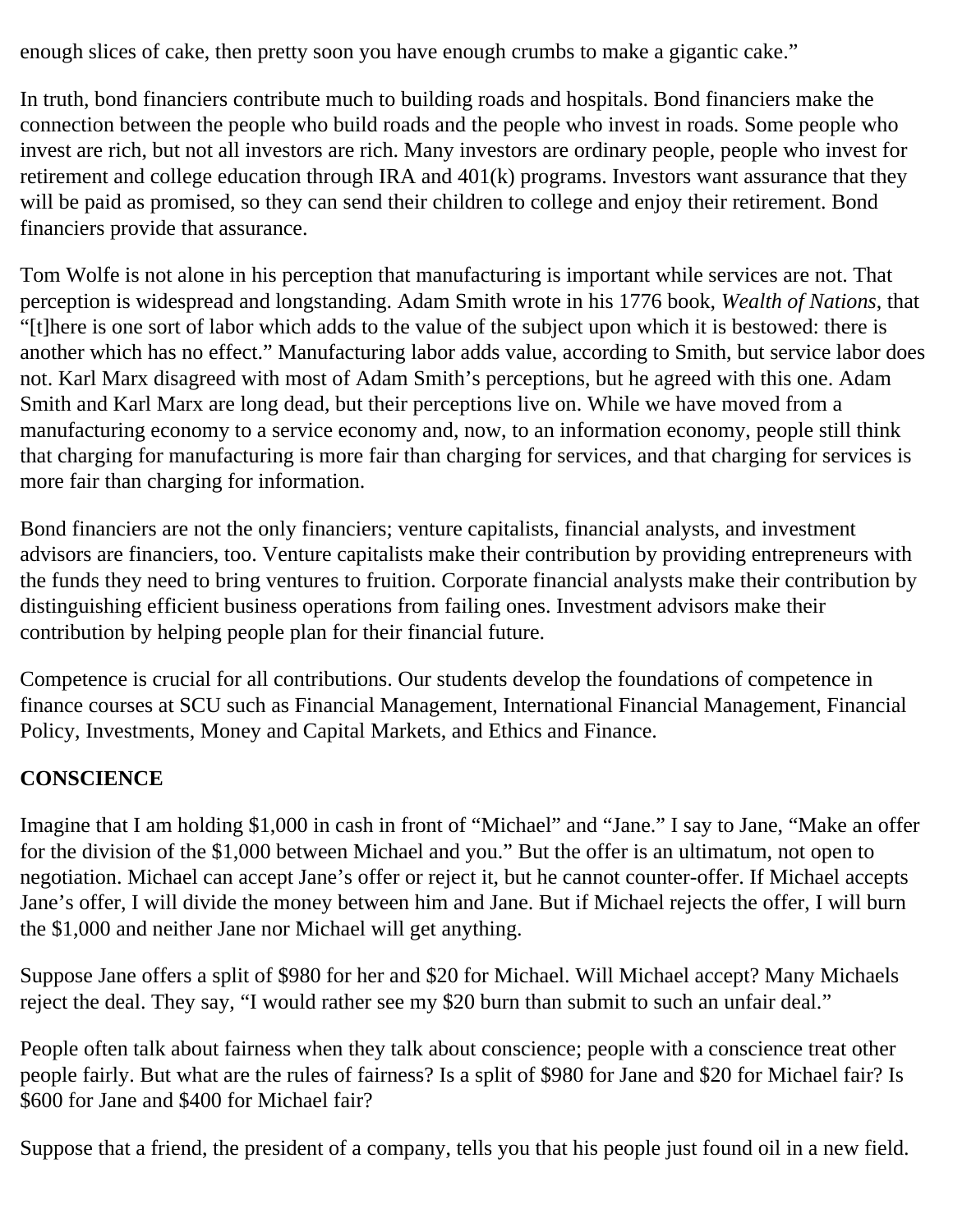You proceed to buy 10,000 shares of the company stock and delight in your gain as the oil find is announced to the general public. You may be richer now, but are you fair? Tibor Machan, a philosopher, thinks so. Machan argued his position in a Public Affairs Quarterly article, "What Is Morally Right with Insider Trading."

You are not guilty of deception, he explains, since you promised nothing to the people who sold you their shares. You are also not guilty of theft, since the president of the company gave you the information freely. This is good enough for Machan. "I want to argue," he wrote, "that it may be one's achievement or good fortune to learn of opportunities ahead of others and there is nothing morally wrong with this. In fact, acting on such information can be prudent, exhibiting good business acumen" (p.135).

The rules of fairness, according to Machan, entitle people to protection from people who deceive or steal. But they do not entitle them to protection from people who trade on inside information. Not everyone shares Machan's fairness rules. Indeed, most people think that it is unfair to trade on inside information, and their views are enshrined into law. In our book, Ethics and Fairness, Efficiency and Financial Markets, Hersh Shefrin and I discuss the reflection of the rules of fairness in laws, such as the one that prohibits trading on inside information.

Laws reflect notions of fairness, but laws are not always fair. We are fortunate to have among us people who are ready to break the law in the name of fairness. Today we regard Rosa Parks as a hero, not a lawbreaker, for refusing to obey the law that relegated blacks to the back seat. In years to come, we might regard Jack Kevorkian as a hero for refusing to obey the law that prohibits euthanasia. Or, we might regard him as a murderer.

We can approach fairness as prophets or as politicians. Prophets, such as Rosa Parks and Jack Kevorkian, fight for their rules of fairness and they are willing to pay the price of defeat. In contrast, politicians seek to find middle ground among the many rules of fairness. You can be prophets, I tell my students, or you can be politicians. But remember that your entitlement to a jury of your peers is not entitlement to a jury of people from your professional and social circle. Make sure that you know society's rules of fairness.

Christina Morgan, the managing director of investment banking at Hambrecht & Quist, focused on her own rules of fairness in 1997 as she answered the questions of Michael Siconolfi, a *Wall Street Journal* reporter. Siconolfi asked Morgan about the practice of "spinning," where investment bankers allocate lucrative shares in Initial Public Offerings (IPOs) to executives they are courting. For example, an investment banker courting the business of Joseph Cayre allocated him 100,000 shares of Pixar Animation Studios when Pixar went public. Cayre sold the shares that day for a \$2 million profit.

Christina Morgan saw nothing unfair in spinning, likening it to such perks as free golf outings. "What we're talking about is trying to solicit business," said Morgan. "What do you think about taking them out to dinner? We throw lavish parties with caviar. Is that not trying to influence them, their behavior? I suggest that it is." Allocating hot IPOs to corporate executives, according to Morgan, is "not illegal. It's not immoral. It's a business decision."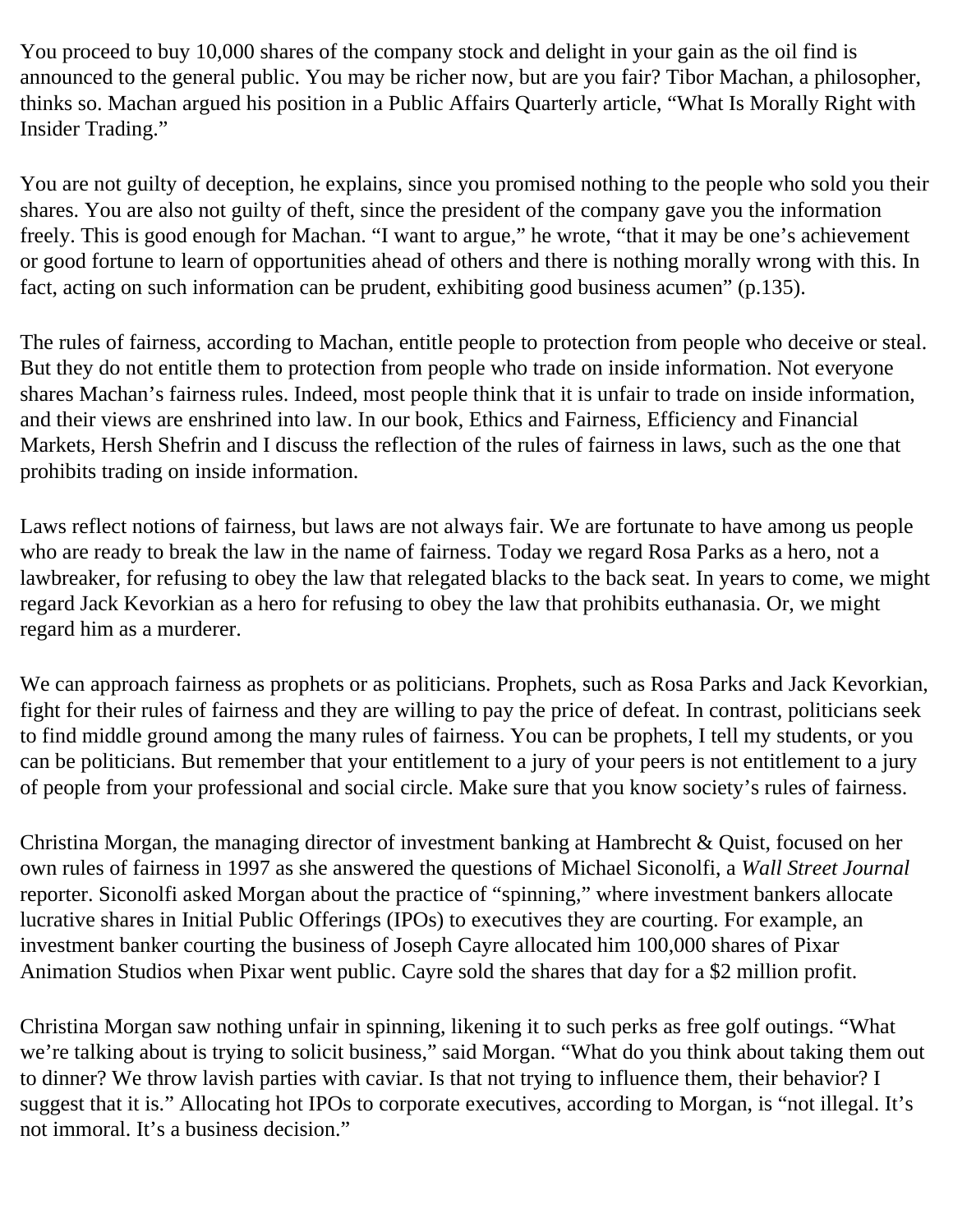Many *Wall Street Journal* readers disagreed vehemently with Morgan's rules of fairness. "Are [investment bankers] really unable to see any distinction between a golf outing or a dinner with a favored client and a payoff of several hundred thousand dollars?" wrote James Penrose. "I can only express disbelief at the greed and avarice on one side of the transaction and the total lack of business ethics on the other," wrote R.G. Kirby.

Christina Morgan failed to understand the rules of fairness as perceived by people outside her social and business circle. She paid a price for her failure. Her Hambrecht & Quist bonus was cut in half.

#### **COMPASSION**

Consider a twist in the ultimatum game. Imagine that I am still holding \$1,000 facing Jane and Michael. I say to Jane, "Divide the \$1,000 between Michael and you as you please. You have all the power and Michael has none!"

Power was shared almost equally between Jane and Michael in the earlier version of the ultimatum game. Jane had the power to offer a division of the \$1,000 between Michael and herself, but Michael had the power to refuse the offer, resulting in no gain for either of them. Jane might have offered an even \$500- \$500 split between her and Michael—not because she found an even split fair but because she feared Michael's power to refuse the offer. But the rules of the game are different now. Now Jane has all the power; she can take the entire \$1,000 without fear of Michael's veto. How will Jane exercise her power?

Jane might argue, following Machan, that taking the entire \$1,000 is fair. After all, she is stealing nothing from Michael nor is she deceiving him. But if Jane is fair in keeping the entire \$1,000, she surely is not compassionate. Compassion requires that we share our power. Money is one source of power; others include knowledge, intelligence, position, and connections.

I ask my students who intern at local companies: Have you been treated with compassion? Did people help you even as they knew that you were powerless to repay their compassion with anything but gratitude? And did you treat people with compassion?

The poor have little money but they have gratitude. And money does buy gratitude. We do not expect gratitude in exchange for our money when we shop at the grocery store; we expect groceries. But some of us expect gratitude, perhaps even an engraved brass plaque, in exchange for a contribution to a school or hospital.

Many tributes flowed when David Packard, a founder of Hewlett-Packard, died in 1996. David Packard set an example of "giving back to the community," wrote the San Jose Mercury News. Nobody complained that Packard did not live up to his tributes, but several readers complained about the notion of "giving back." Packard took nothing from the community, they argued, and he owed nothing to it. The phrase "giving back" robs Packard of the gratitude he deserves. Joanne Jacobs responded well in a San Jose Mercury News column.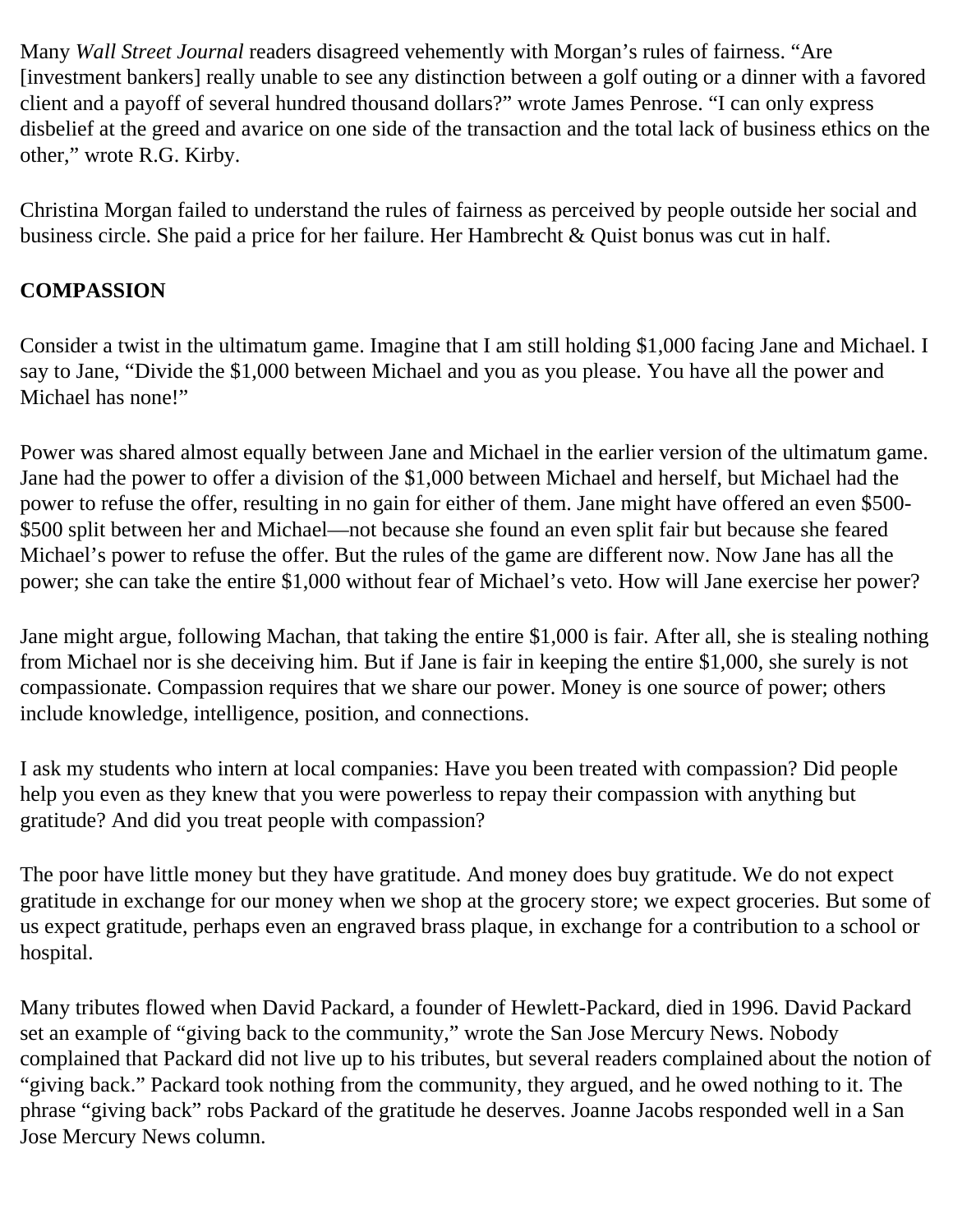Silicon Valley is filled with rich people, almost all of whom earned their money with their highly educated brains and long hours of work. And a bit of luck.

 When a techie strikes it rich, he buys a Porsche. He buys a very large house in Los Altos Hills. . . . He doesn't take lavish vacations; he hasn't got the time. . . . If he's got kids, he might pay for private school tuition. . . . Then what? He's still got millions of dollars left. What's he going to do?. . . .David Packard knew the answer to that question. It is not a question of giving back or taking away. It's about living.

#### **JUSTICE**

Justice combines conscience and compassion. But justice does little good when competence is missing. David Packard built a company, an industry, and a valley, said the people who celebrated his life. Building takes competence, including financial competence. It also takes conscience. David Packard added compassion to his competence and conscience. He set an example for us all.



**Meir Statman** Professor of Finance, Santa Clara University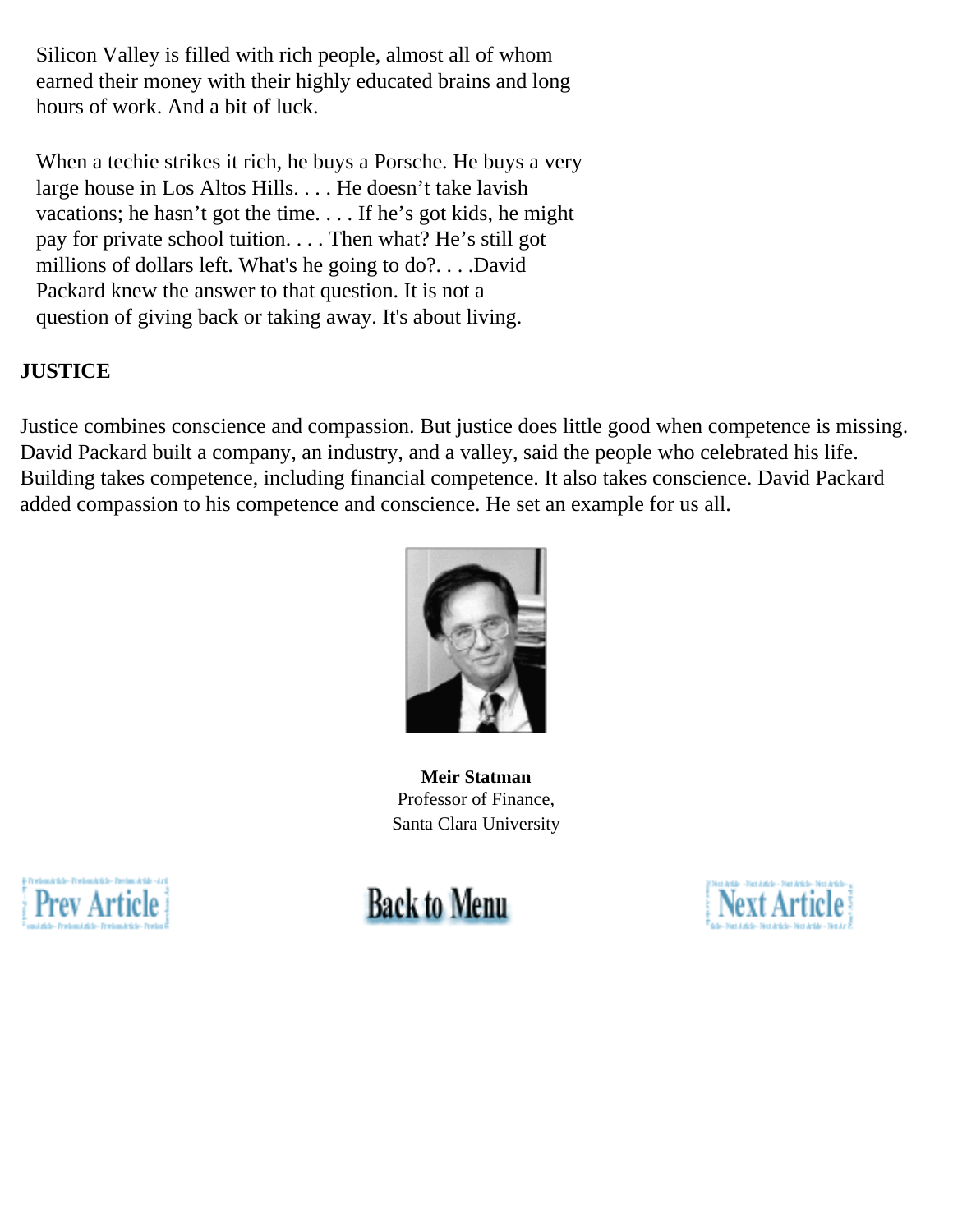

## Leading People So They Treat Each Other Justly in the Workplace

## **T** also he business leadership literature has given little attention to justice in the workplace except as a

tool of organizational performance (Ciulla, 1995). Traditionally, leaders have been advised to justly compensate employees so they will be motivated to perform better in their jobs. Similarly, leaders have been instructed to treat employees fairly as a means of creating a work climate that encourages commitment to organizational goals. More recently, workforce diversity has emerged as a pressing leadership issue. But again, the justification for treating women and people of color fairly is that it is a business issue, not a justice issue.

Justice and business outcomes are not unrelated. Indeed, a case could be made that organizations that have fair processes (procedural justice) and accomplish just outcomes (distributive justice) will be more profitable in the long run than organizations that do not (e.g., Velasquez, 1996; Hosmer, 1994). However, this is only an argument; the empirical work has not yet been done. Leaders who value justice in business as an end in itself should not be content in the belief that if they simply maximize returns,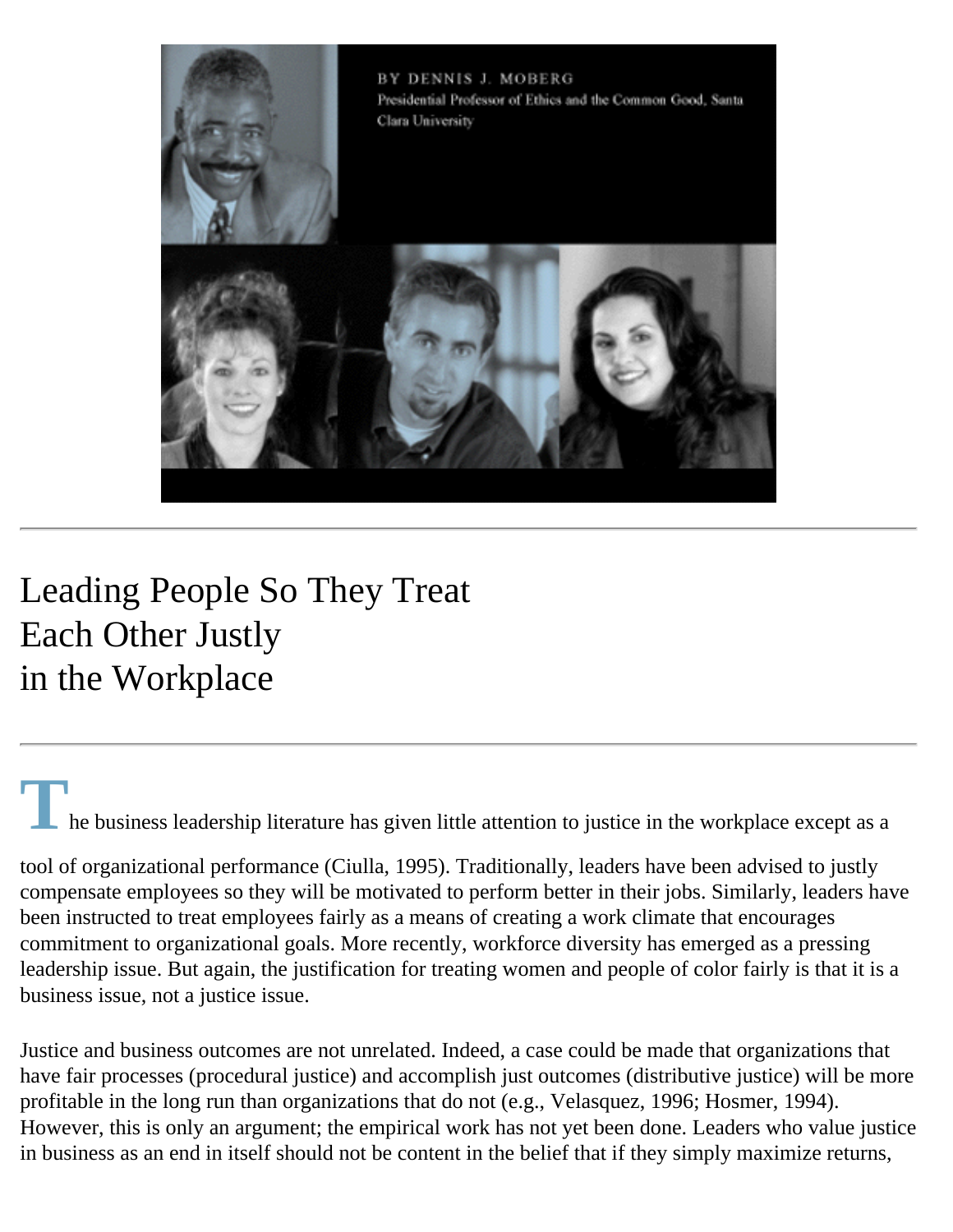justice will take care of itself. Instead, they should carefully monitor business processes to make certain that they are fair, and monitor distributions of resources to make sure that they are just.

Yet, there is one additional consideration to leading an organization with justice in mind—the way a leader's followers treat each other. Again, the leadership literature is clear that leaders should try to get their followers to cooperate insofar as attaining goals is concerned, but there is almost nothing in the literature about leading people so they treat each other fairly and justly in the workplace. That is the project of this essay.

My focus is on moral exclusion. Specifically, what can a leader do to maximize the possibility that followers will *not* morally exclude one another? According to Opotow (1990, p. 1), "moral exclusion occurs when individuals or groups are perceived as outside the boundary in which moral values, rule, and considerations of fairness apply." Followers who are morally included would be counted as worthy and worthwhile members of the group and thus entitled to all the benefits and privileges of group membership. In contrast, *excluded* followers would be perceived as nonentities, expendable, and undeserving of just treatment. As such, any harm that came to them would be perceived as justified and ethically acceptable (Singer and Singer, 1997). In its extreme form, moral exclusion has resulted in some of the most heinous acts in human history (Staub, 1990). Political repression, slavery, and genocide are just some of the awful outcomes of moral exclusion. In modern business organizations, it is the milder form of moral exclusion that most often occurs. Included here are such acts as employee-toemployee discrimination, harassment, shunning, sabotage, and passive aggression.

#### **DIRECT ACTION BY LEADERS**

There are some direct actions leaders can take to insure that their followers treat each other justly. They can use their "bully pulpits" to give speeches and make public statements that extol the value and virtue of collaboration and mutual respect. They can use reward systems to place positive incentives on cooperation and pro-social behavior. They can select employees who demonstrate the virtues of peer relations (Moberg, 1997a) and eliminate employees who demonstrate peer vices (Moberg, 1997b). Yet, as every leader knows, these direct actions are seldom enough to eliminate all instances of injustice committed by one follower against another.

#### **INDIRECT ACTION BY LEADERS**

There are two forms of indirect action that leaders can take to encourage moral inclusion among their followers. These actions are indirect in the sense that they act on the causes or symptoms of moral exclusion rather than the phenomenon of moral exclusion itself. As such, indirect action is usually action that is not always readily transparent as far as its intentions to eliminate moral exclusion. Indirect action reflects two roles Murphy and Enderle (1995) identify as crucial to moral leadership: interpreting and creating reality.

*Indirect Action on the Causes of Moral Exclusion.* According to Opotow (1990), there are two antecedent conditions for moral exclusion: conflict and unconnectedness. When an organization is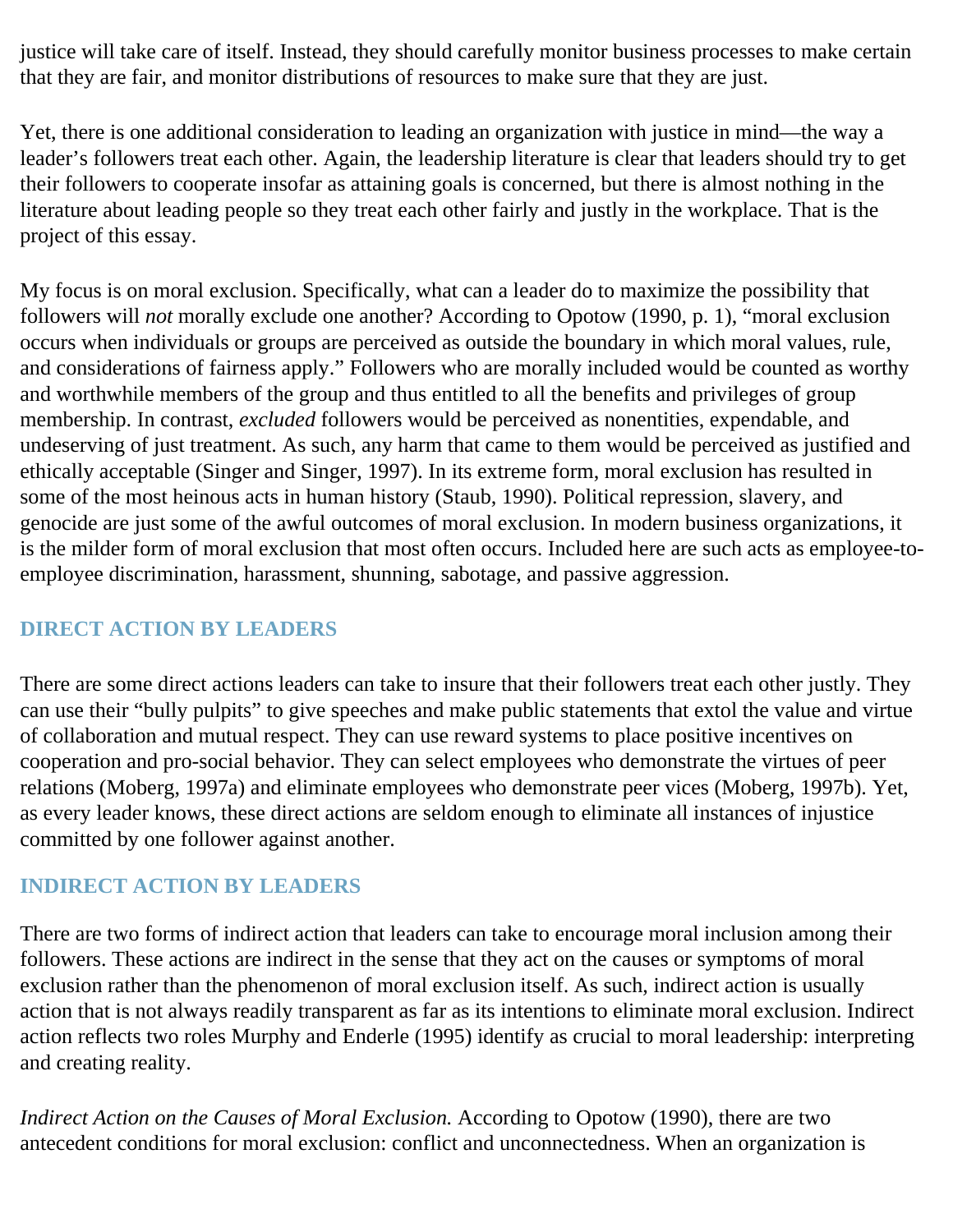stressed, boundaries within the organization begin to appear, cohesion begins to develop in subgroups, and concerns for justice shift from the organization to its subgroups. Unconnectedness has a similar effect. The perception that there are different categories of persons impedes communication and leads to social differentiation. Again, this causes subgroups to develop and standards of justice to become more salient at the subgroup level.

Concerned about the effect of conflict on the emergence of moral exclusion, leaders must be very careful about the indirect actions that they take. The fundamental reason is that intraorganizational conflict can have a positive influence on performance (Robbins, 1974). Thus, leaders should not eliminate all conflict in the workforce. Rather, they need to suppress only those forms of conflict that are dysfunctional. For example, while conflicts that occur over how to solve a particular problem may be beneficial, conflicts over what people wear to work usually are not. Similarly, conflicts over objectives may lead to a productive debate, but conflicts over religious beliefs typically do not.

As for interconnectedness, leaders can also strive to reduce the *salience* and *distribution* of differences in the organization. Demographic differences, if clustered and called attention to, can lead to the balkanization of the organization. Ideally, diversity should be homogeneous. Glass or lavender1 ceilings and other evidence of prejudicial reward allocations should be avoided. Social class differences may be the most difficult to moderate, as they tend to mirror the strata of the organization. To the extent that status differences are minimized, social class distinctions may be minimized as well.

*Indirect Action on the Symptoms of Moral Exclusion.* When moral exclusion appears, it usually takes one or more of the following forms: (1) biased evaluation of out-groups, (2) derogation of out-group performance, (3) dehumanization of out-groups, (4) accelerating the pace of out-group harm, (5) open approval of out-group harm, (6) blaming out-groups for their victim status, (7) self-righteous comparisons, and (8) desecration of out-group resources (Opotow, 1990). Obviously, these are all situations that call for direct leadership intervention. Instances of desecration of out-group resources, for example, can be swiftly and aggressively disciplined. Similarly, an object lesson can be made of any instance of out-group harm. Leaders can also focus their indirect action on the expression of attitudes that coincide with these symptoms. Dehumanization, for example, can involve the use of derogatory character labels that can be confronted and punished. Similarly, expressions of self-righteousness can be pointed out as inaccurate and inappropriate. Some of these attitudes can appear rather benign. For example, employees are regularly stereotyped and teased as members of an occupational group. However, there is actually a very fine line between good-natured banter and expressions of moral exclusion. Take the case of accountants being called "bean counters" or salespeople being called "cheerleaders." Such labels may appear harmless, but they may thinly veil exclusionary attitudes.

Finally, leaders can engage in attributions of out-group behavior that contradict moral exclusion. When outgroups fail, leaders can offer excuses and justifications that draw attention away from negative stereotypes. And when outgroups succeed, leaders can both call attention to these successes and also enhance and entitle them (Giacalone and Rosenfeld, 1989).

#### **CONCLUSIONS**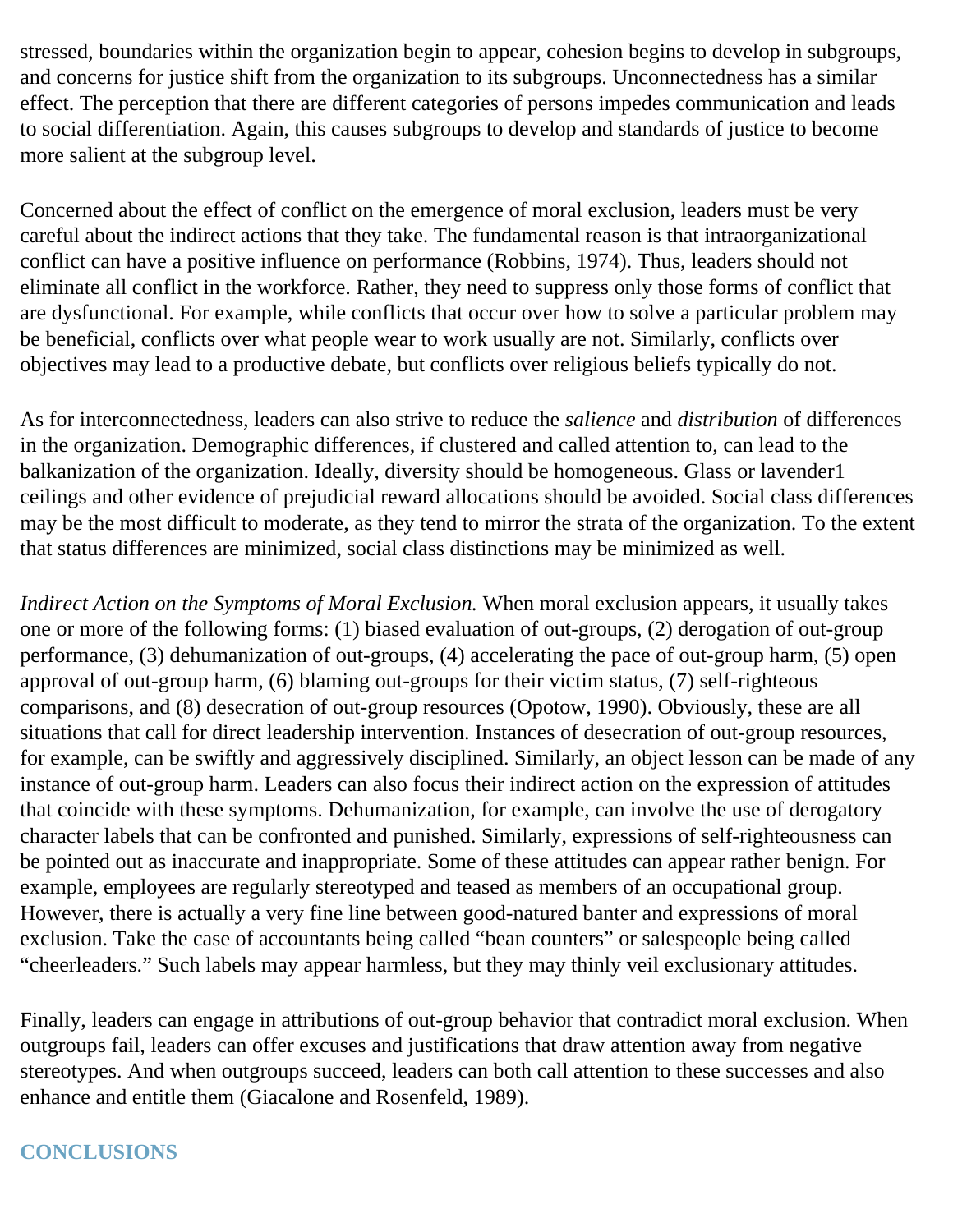Workforce diversity as a business necessity is not the only justification for leaders to act to prevent moral exclusion. Undeserved treatment by one group against another is unjust under any circumstance, whether it affects the bottom line or not. In fact, injustice of this type may have no dicernable effect on conventionaly measured organizational outcomes. At some universities, for example, the faculty is often quite derogatory about the campus police. While such outgroup treatment and moral exculsion may not directly affect the stature of the university, it is *prima facie* unethical.



**Dennis J. Moberg** Presidential Professor of Ethics and the Common Good, Santa Clara University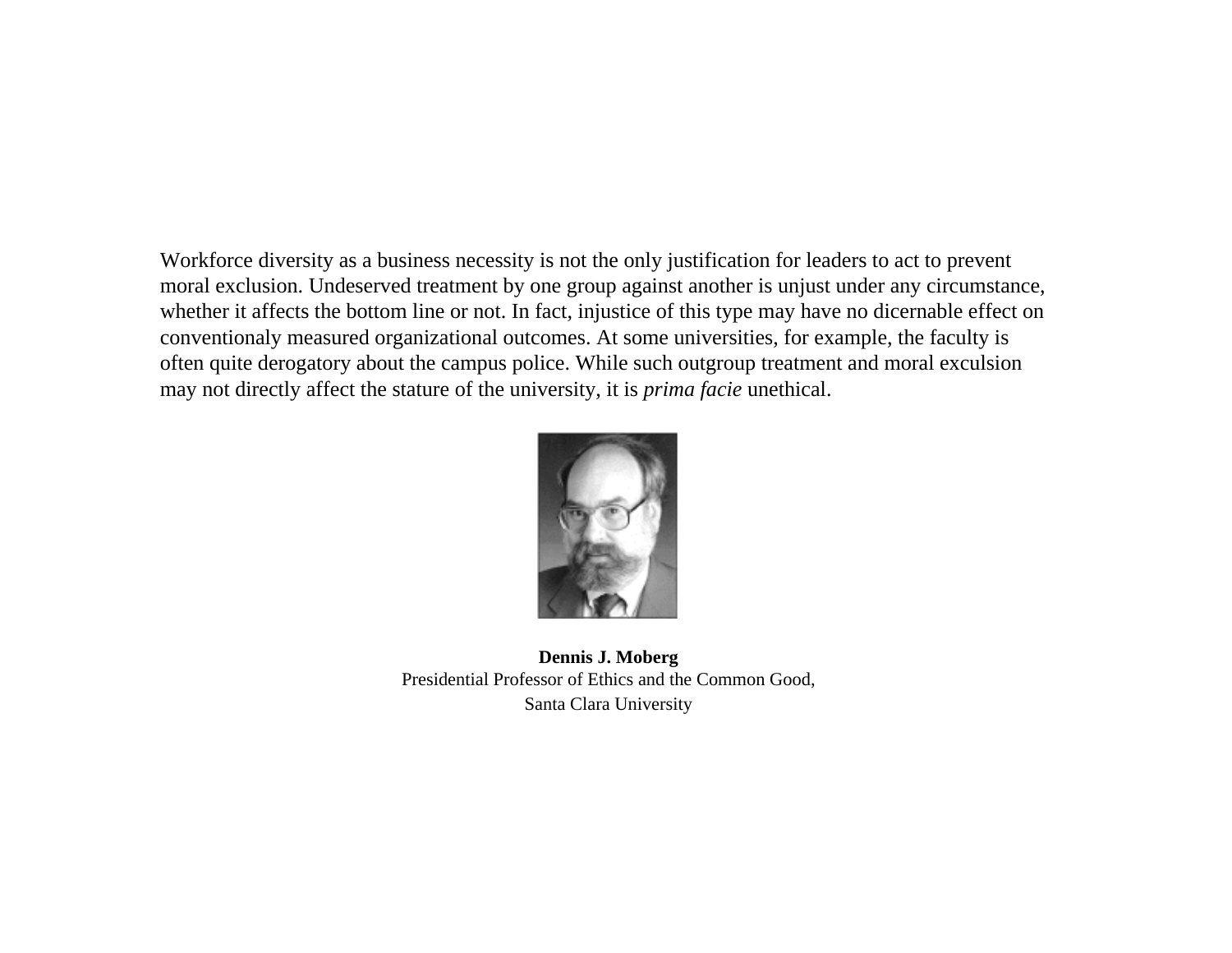

am an immigrant and I was born in 1942. The first fact imposes on me a lifelong habit of making crossnational comparisons. After 35 years of working in this country in different capacities (including as a table-clearing technician), I think I have a fairly good grasp of American society. Since I emigrated at 20, I know French well. With two dozen relatives living there, I have never lost my interest in France. I go there often; I keep up with it; it remains one of my favorite countries.

Having been born in the middle of World War II gives me a proprietary feeling about the second half of the twentieth century. I study it endlessly; I have been reading and otherwise absorbing European and world history since I was 11 or 12.

These two habits have taught me a couple of things that have a bearing on justice, the subject of this article. (I think we are concerned here with *social, economic, and historical* justice, specifically, not with judicial issues.) The first is that the period from 1914 to today was overrun by torrents of blood and flood tides of misery, perpetrated mostly by people who were not fundamentally evil. The second is that policies inspired by a strong desire for justice are a major source of human unhappiness, especially for the weak and for the defenseless. These two observations lead me to consider appeals to "justice" with diffidence.

The primary meaning of the word is closely akin to "fairness" and to "equity" (*Merriam-Webster's Collegiate Dictionary*, 1997). In the countries with which I am most familiar, equity has an overwhelming egalitarian component: It is not clear what individuals deserve, so let's assume that everyone deserves about the same. (A far cry from the intent of the writers of the American Constitution, for instance, who thought "justice" required equality under the law, the right to be treated the same way by the authorities, irrespective of birth or wealth.) Formally well-educated people who think that justice demands something close to equality of goodies are all around me, in France, as well as in the U.S. My old mother thinks that way. (But she is not well educated.) Most of the friends of my youth also do. After 45 years or so of frequenting these people, the following observations seem to me inescapable: Those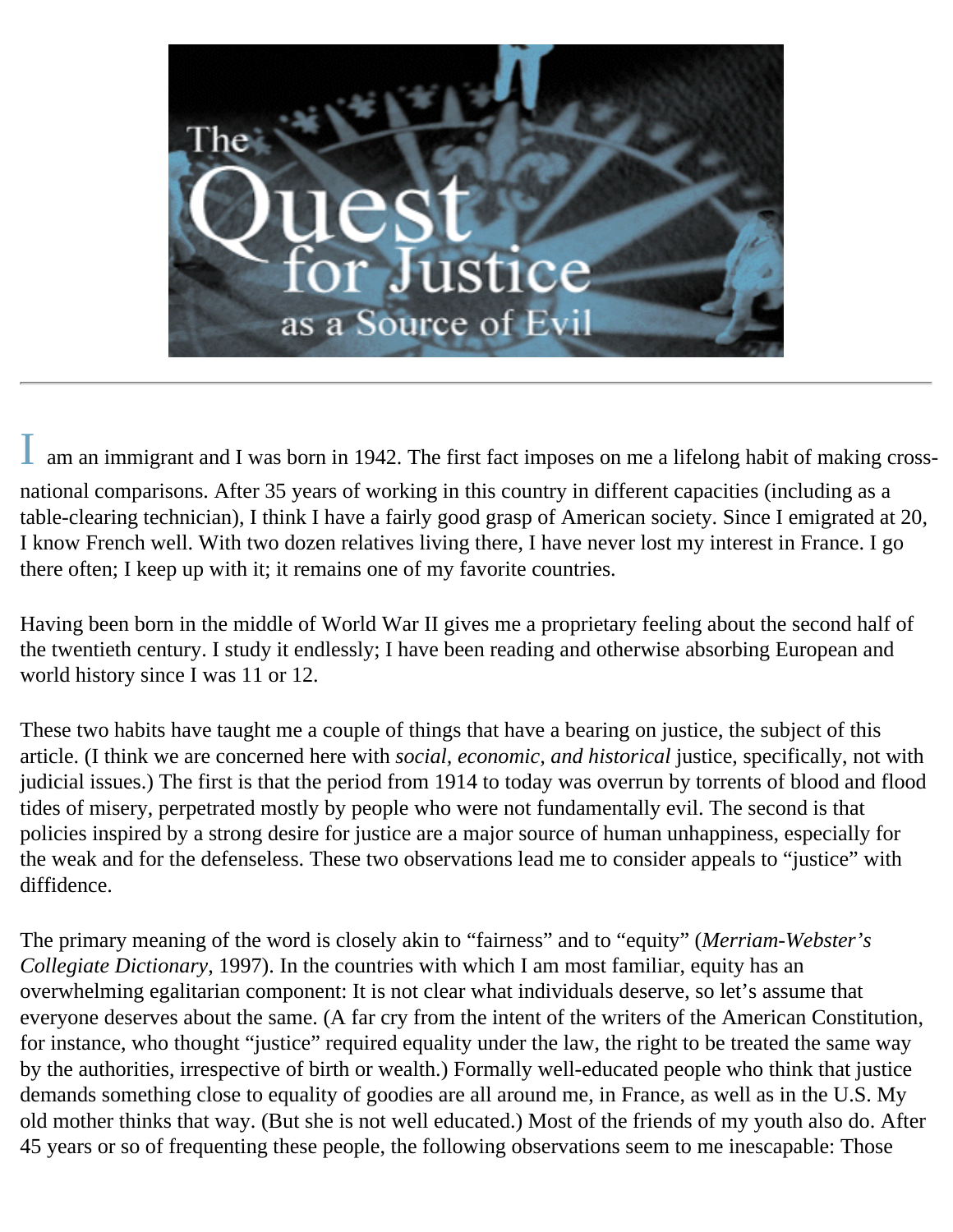who clamor after justice, especially when they act in groups, often bring forth misery and no justice. In this century, the greatest, most disgusting crimes were almost all committed by such seekers of justice. Decent people sometimes commit obscene acts in the name of justice.

France, under "socialist" governments for most of the past 20 years—and with no real conservatives around—provides a good idea of what happens when justice seekers have their way. It's a good case because it's an open society with little government pressure on the media that also turns out good statistics. Here is what I have learned around French Socialists: They are genuinely inspired by a desire for justice, at least when young, and so long as they don't obtain political offices or sinecures. They are quite willing to take from some to give to others to correct injustice (sometimes real injustice). It does not trouble them that this is done under the imminent and concrete threat of state violence. (The good end justifies the bad means.) The wasteful aspects of re-distribution do not disturb them. They lie often, at length, skillfully, about basic facts. They enjoy striking selective ignorance. They have made their choice: In a clinch, they will take justice over truth.

What do they have to show after these many years in power in an intrinsically prosperous country? Five weeks-plus annual vacation, little technical innovation (except in weaponry), boring movies, plagiarizing television series, thin contemporary fiction, no art to speak of (except the art of speaking baby-talk) (see *L'Etat culturel* by Marc Fumarol, 1992), a venomously racist political party that regularly pulls over 15 percent of the vote, a public health system that knowingly injected HIV- tainted blood into hemophiliacs, according to a French court. (For a description of the overall disaster, see *France on the Brink* by Jonathan Fenby, 1999). My French Socialist friends can also boast of an arthritic economy with near universal tenure that denies jobs to the gifted, vigorous, and poor young to protect those of the tedious, well-to-do, middle-aged. (General unemployment has been around 12 percent for years. Youth unemployment is above 24 percent. Net, non-government job creation has been near zero for ten years.)

The French example is a moderate one. The French Socialist Party committed few atrocities (except in public architecture). The end result of its long quest for justice is a still reasonably humane—if deadening—**elective despotism**. But what of the great blood baths punctuating this century? What did they have to do with justice?

Stalin starved to death hundreds of thousands of farmers (*"kulaks"*), either in the name of some abstruse analysis that no one but two or three philosophy professors ever understood, or else in a primitive quest for justice. (The *kulaks* under five tended to die first.) Hitler's National-Socialists insisted that the Jews were responsible for the 1919 Versailles injustice against Germany. German Jews perversely denied they had anything to do with their country's misfortunes. To correct this injustice, tens of thousands of otherwise civilized Germans were enlisted to slaughter most German Jews, plus several million non-German Jews. (See *Hitler's Willing Executioners: Ordinary Germans and the Holocaust* by D.J. Goldhagen, 1996.) The attempted genocide in Rwanda was not executed by people who were merely looking for real estate, but by a majority ethnic group with a deep sense of historical injustice, possibly based in fact. The deportations, mass murders, rapes, house burnings, visited a few months ago on ethnic Albanians by the democratically elected Milosevich government were countenanced by millions of CNNinformed ordinary Serbs. The explanation most frequently advanced in the serious press (irrespective of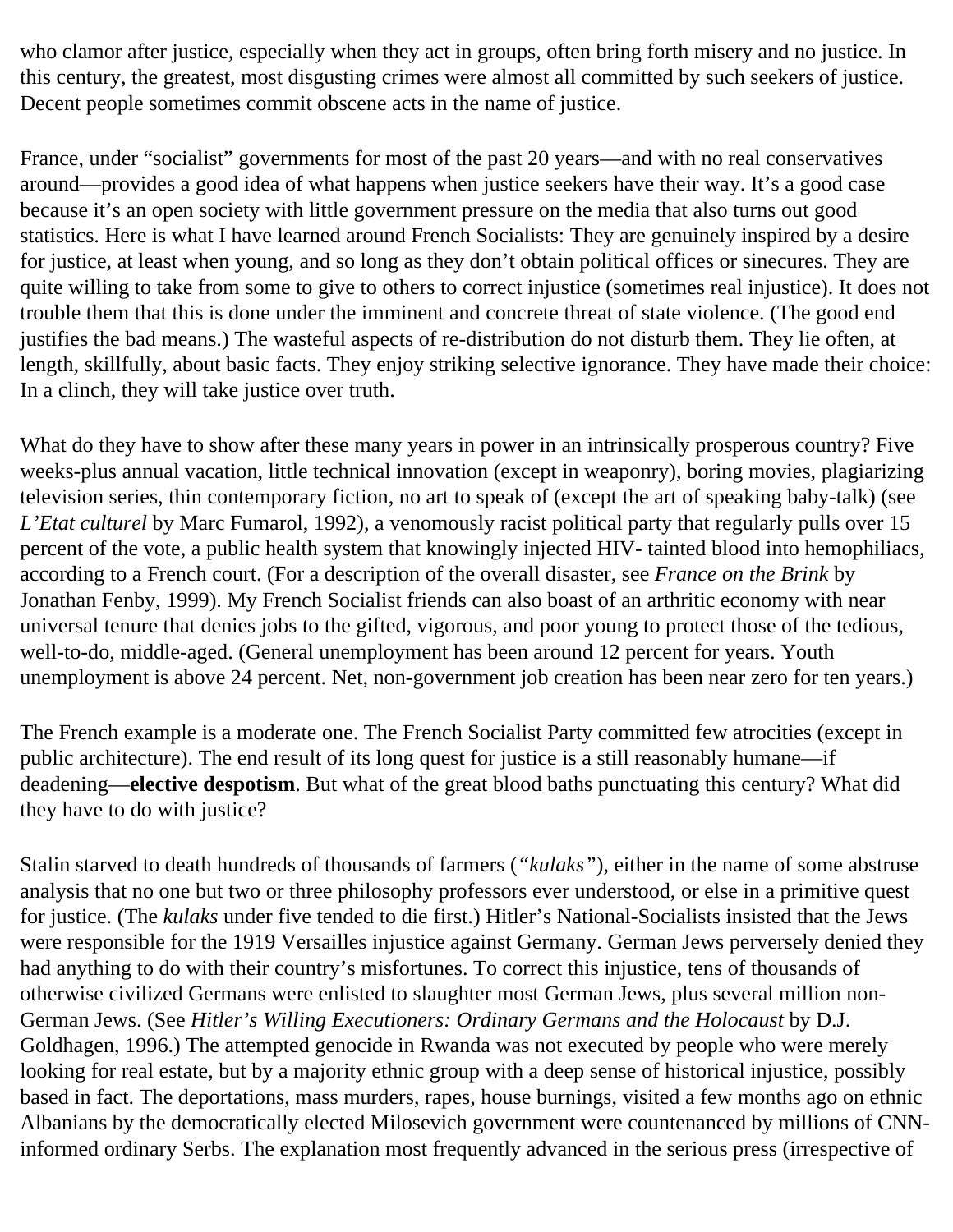political leaning) for the cruelty of those Europeans also appears the most convincing: Good Serbs were inured to the suffering of their neighbors by their collective belief in a more or less real historical injustice against them. ("It seems Serbs now feel themselves to be Indians"; from an eyewitness report in *Harper's Magazine* August, 1999.) Of course, these are just examples. Right now though, few satisfying outcomes of crusades for justice come to mind.

And of course, the grandest crusade for justice of all, starting in the 19th century, that was the Marxist movement, is expiring in cynical and brutal corruption in one place (China), as the pathetic newest destination for sex tourism in another (Cuba), and in state terrorism and mass starvation elsewhere (North Korea).

In brief, I don't wish to cultivate my students' sense of injustice because the search for justice rarely leads to justice and often inspires dreadful conduct in normal people. I also think this should be a low educational priority for us, at Santa Clara University, because I don't see our society as a very unjust one. (It may be responsible for injustices abroad. I have no space to deal with this topic.)

To my mind, American society—while it is less explicitly committed to social justice than French society, for instance—displays little injustice, with the major and desperately dogged exceptions of its treatment of Native Americans and of the African-American minority. (Slavery was an avalanche of atrocities whose brutalizing effects may be perpetuated to this day, given the long transitional period of conscious and effective institutionalized racial discrimination following Emancipation. America has not yet faced up to the scale of the horror, nor to the collective debt incurred.) The Japanese-Americans got a raw deal in World War II, but almost any other nation would have behaved worse. Other alleged American injustices do not stand up to examination, or have simply nothing to do with justice. Thus, I don't think immigrant groups—of any hue—and their descendants have any group claim. They all invited themselves to the party; some (like myself) crashed the party by being illegal for a period. It would be ridiculous for them to complain that someone gets more from the buffet than they do. (Very few *do* complain.) However often it has been asserted that there is a wage gap against women, the evidence is so fragile and tenuous it's hardly worth discussing. (See the exchange in *Wall Street Journal*, Nov.-Dec. 1998.) Other social issues just aren't about justice, but are mostly misfortunes, the product of bad luck, sometimes combined with deviant behavior. Breast cancer is not the result of any injustice (except possibly God's). Some practices of male homosexuals undoubtedly spread the HIV virus. (No, I don't believe that AIDS is God's scourge, or Nature's revenge.) Similarly, it appears to me that American society spends money to control this disease in amounts far larger than the number of citizens affected, or realistically at risk, would predict. I think there is no injustice here *either*. (We have a political system based on lobbying that gives mostly good results. Other systems tried elsewhere are usually less fair and more brutal.) Likewise, the homeless are, I think, rarely victims of injustice. Although it's forbidden to say so, some are lazy. And yes, there is probably a culture of poverty. (Idleness makes me lazy; why not them?) Many are mentally ill and/or substance abusers unable to fend for themselves (see *The Wall Street Journal*, August 25, 1999). Our extreme respect for individual freedom hinders us in caring for them. Even more are only temporarily poor. (As an unskilled immigrant, I belonged myself to the "poor" for several years. I wrote my Stanford doctoral dis-sertation while living in a converted water tank in East Palo Alto. Another injustice?)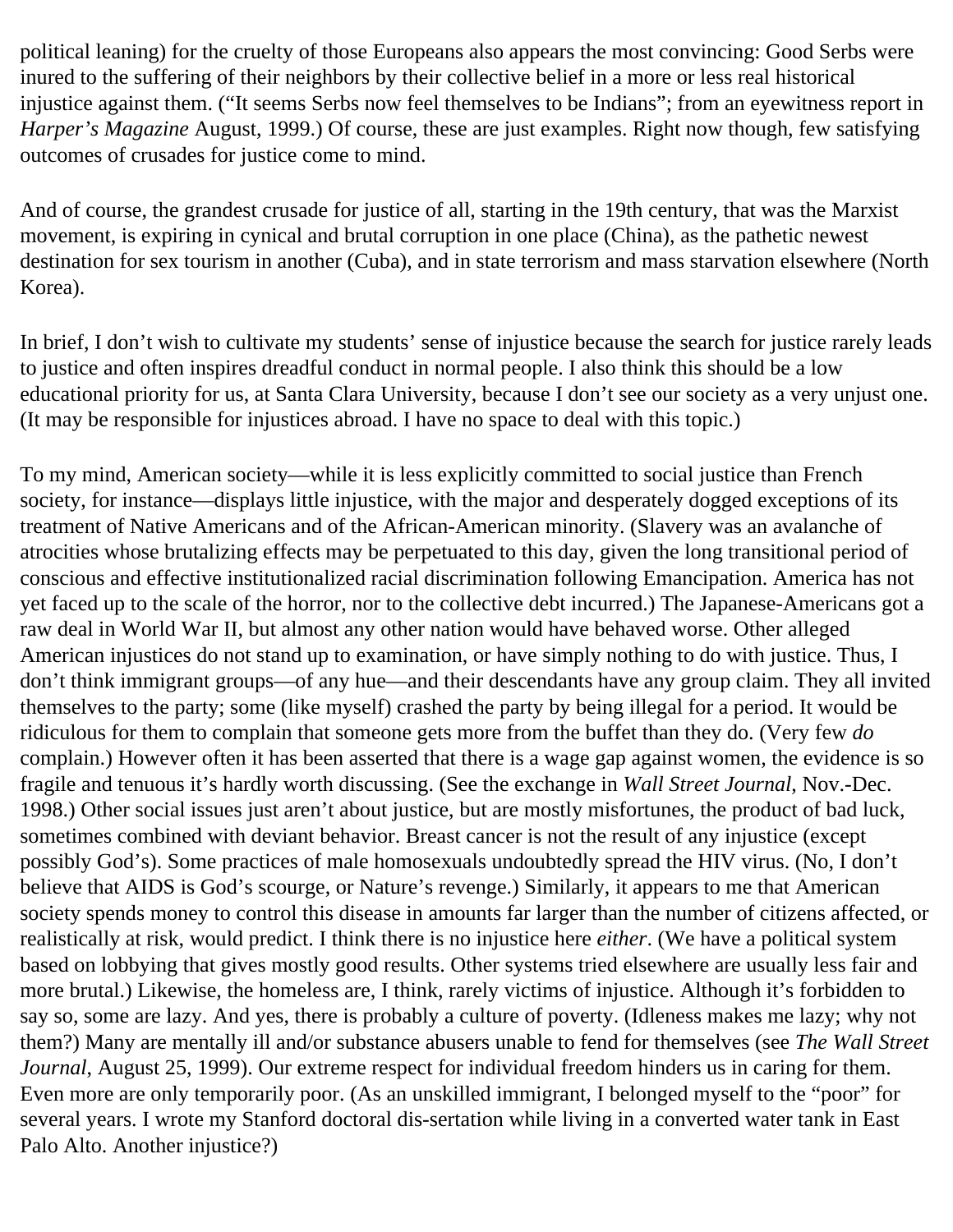Finally, there are some real injustices that simply don't matter much and others whose remedies are worse than doing nothing. Many CEOs of publicly held companies earn grossly more than they merit (See "A Little Icing on Top," *Newsweek,* April 12, 1999, and my own 1991 article with SCU's Saudagaran.) However, correcting this unfairness (injustice) would have few tangible consequences and the act of correcting it would almost certainly trigger a cascade of frivolous demands for authoritarian realignments. Farm workers earn too little, I think. That's because they have been unable to organize effectively since so many come from tyrannical, oppressive countries where there is no chance to develop political skills.

In general, it seems difficult to call this an unjust society when it is swarming with immigrants, many of whom are—like myself—both successful and fairly indolent.

What, then, should a moral education be like? I think fair behavior requires rationality. Hence, whatever else we do, we should focus on helping students make it a habit of choosing the rational over the irrational—forever. This implies a respect for facts and a degree of sophistication regarding the relationships between facts that do not come easily.

We must implant into students a hunger for facts laced with criticality. Moreover, we must help them build up their own steadfastness against popular opinions that are false or dubious: Horoscopes don't predict the future at all. Less than one degree Celsius rise in more than 100 years hardly constitutes evidence for a global warming *trend.* Breast implants are ludicrous, not criminal. Most of the money handed out by the government for welfare goes to corporations, not teen-age sluts. Gandhi *and* Hitler were both vegetarians.

We must train students to think clearly about causal connections between facts, especially about those connections that are counterintuitive: Rent control today gives you high rents tomorrow. The market often combines individual selfishnesses into a virtuous outcome. National ecomonic self-sufficiency is a good path to national poverty. Today's organizations generate many of the prerequisites for individual fulfillment while supressing individual personalities.

As for the *desire* to do good, rational people know that it's a religious obligation in the faiths professed by 95 percent of Amreicans who are religious. For most of the others, it is not difficult to grasp the aesthetic notion that the way we treat the weakest amoung us tells us who we are.



**Jacques Delacroix** Professor of Organizational Analysis and Management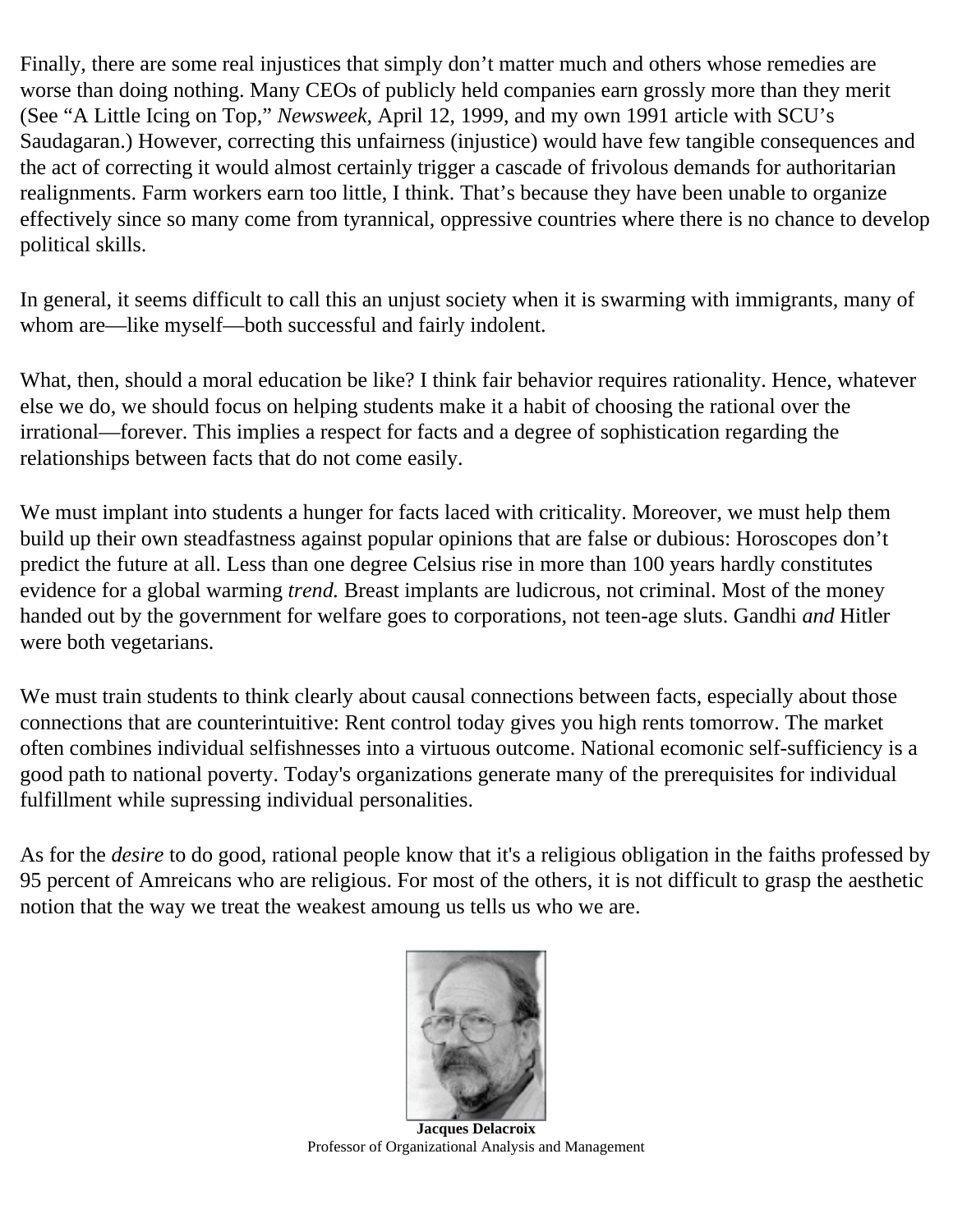

*By Martin Calkins, SJ* 

ustice, in the context of business in the United States, is—oddly enough—like our federal withholding

tax: It is not a fundamental quality of business, but something placed on business by people.

In the following, I will argue that justice, properly understood, is not constitutive of business. Rather, justice is a human virtue, a personal characteristic of excellence, which allows people to function well together in business.

As we will see, justice is a virtue concerned with proper human relationships—the way people deal with each other in terms of their resources. Accordingly, justice belongs to human beings per se rather than to things. People place justice upon business in the same way that they (through political means) place the burden of tax collection upon business.

#### **LEAD US (NOT) INTO TAXATION**

Why the interest in the federal withholding tax?2 Simply because the withholding tax (money withheld from employee paychecks and directed to the federal Treasury by employers) influences so many people and acts as a means for social change in the United States. Our current trillion-dollar budget surplus, for example, is largely derived from individual withholding taxes.

While debate continues about what to do with the federal budget surplus, there seems to be a certain blasé acceptance of our current high rate of taxation. Despite recent polls that indicate that U.S. taxpayers are not pleased with our current tax rates, taxpayers remain doubtful that politicians will work to reduce taxes.3 Such cynicism is not unfounded, as tax revenues, adjusted for inflation, have gone down only twice in the past 50 years. As Susan Hansen summarizes, "taxpayers vote for tax cuts, politicians enact them, but neither taxes nor government spending decrease."4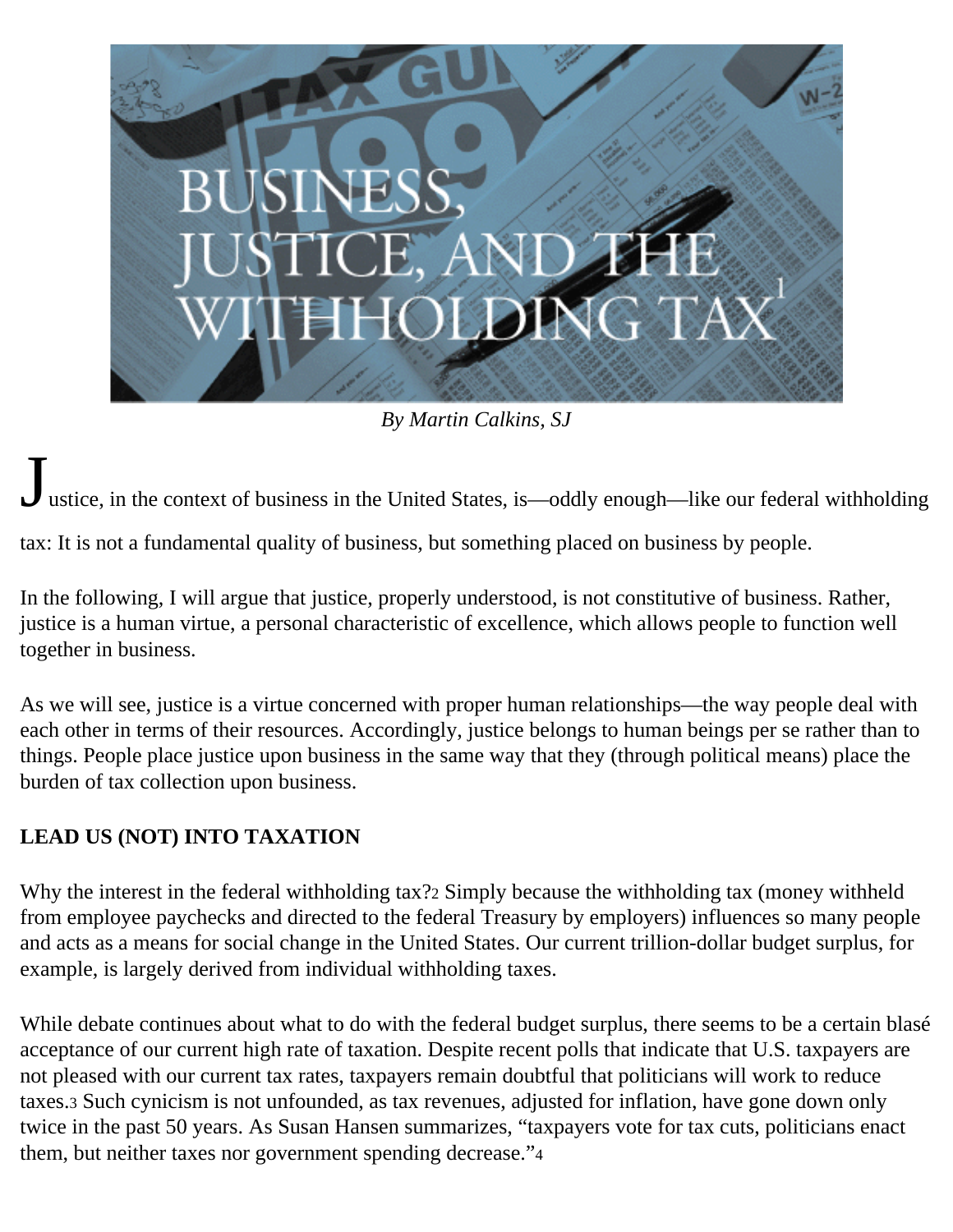While the subject of taxes is hotly debated in politics, the manner of tax collection—that revenues be withheld at the source of their generation by businesses that act as the federal government's collection agents—rarely gets discussed. This process of revenue collection and the manner of its institution reveal a great deal about how business relates to government and society. It also tells us a great deal about how the virtue of justice is practiced in business.

### **BIRTH OF A WITHHOLDING TAX**

The idea of the withholding tax originated with Beardsley Ruml, former treasurer of R.H. Macy & Co., chairman of the New York Federal Reserve Bank's board of directors, and model for Alexander Woollcott's lead character in The Man Who Came to Dinner. Ruml, as The Wall Street Journal editorialist Amity Shlaes explains, proposed that citizens would prefer to pay higher taxes on an installment or pay-as-you-go basis rather than all at once or quarterly.5 If people did not have to squarely consider their actual tax bite, Ruml reasoned, they might not resist paying. The withholding method would establish psychological distance between the citizen and the act of tax payment. It would also make businesses responsible for collecting a percentage of employee wages for the U.S. government. In this way, businesses would effectively become the Treasury's collection agents.6

By most accounts, Ruml's and the Treasury's withholding tax idea worked to dilute taxpayer opposition. It was passively accepted along with the other hardships associated with World War II with the understanding that it would be abandoned with the return to peace. This was not to be the case, however, as the Treasury faced other pressing needs after the war. Unable to appeal to war-related patriotism as it had during the war, the Treasury turned to tax enforcement and recruited and trained large numbers of returning members of the armed forces.7

The story of the institution of the federal withholding tax is instructive on at least two counts. First, it reveals how politicians can manipulate citizens and how people can be persuaded to passively accept things that they otherwise might not readily accept. Second, it reveals how people, through their political representatives, can demand that businesses concern themselves with ends other than those having to do with the generation of products or services. Taken from this second perspective, the withholding tax story illustrates how businesses can be compelled to serve people in ways that they deem fit. It suggests, moreover, how businesses can be used to enhance people's notions of justice. This introduces the problem of what we mean by the term justice.

#### **THE VIRTUE OF JUSTICE**

As Plato revealed with Socrates' discussion of the nature of justice with Cephalos, Polemarchus, and Thrasymachus in The Republic, justice is more than merely truth-telling and repaying one's debts (Cephalos), giving to each what is owed (Polemarchus), and the advantage of the stronger (Thrasymachus).8 Rather, as Aristotle explained in The Nicomachean Ethics, justice is a characteristic habit of excellence (areté) of the soul that distributes to each according to his or her dessert.9 Justice is the greatest of the virtues; indeed, it is complete virtue. It is excellence in the fullest sense because justice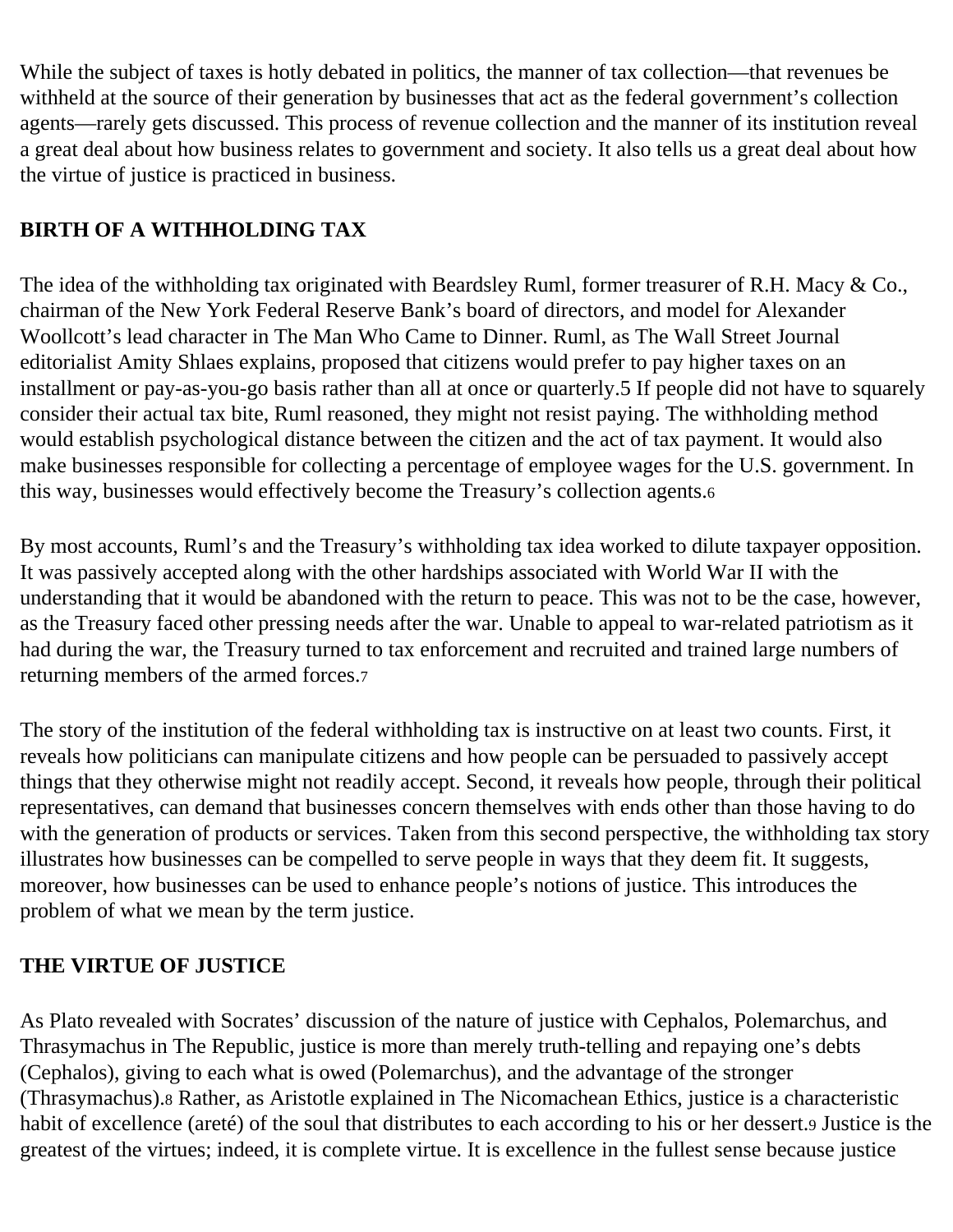enables the individual to direct his or her will appropriately to relate properly to others. The one who possesses justice can make use of it not only alone, but also in relation to others.10 Justice alone of the moral virtues has us consider what is advantageous to another, not only to ourselves. As such, justice is precious. "Neither evening nor morning star" is so wonderful as justice and in it "is every virtue comprehended."11

Justice, in the sense recounted above, is a personal characteristic of excellence. It is also, however, a social virtue. As Aristotle pointed out in his consideration of distributive justice in The Politics, justice is concerned with how people apportion limited resources among themselves. A just distribution "is one in which there is proportion between the things distributed and those to whom they are distributed."12 Distributive justice then, consists in not giving everyone the same privileges, but in giving equal privileges to those who are equal and unequal privileges to those who are unequal.13

#### **JUSTICE IN THE CONTEXT OF BUSINESS**

Aristotle reasoned in the way that he did, in part, because his worldview was aristocratic. Later philosophers (David Hume and Adam Smith, in particular) articulated the bourgeois virtues more appropriate to democratic societies.14 Although Hume best expressed the modern conception of virtue per se, Smith best articulated the so-called "virtues of commerce" that drive capitalism and modern business people.15

Adam Smith, defender of capitalism and author of The Wealth of Nations, is often thought to have advanced unrestrained self-interested behavior. His Theory of Moral Sentiments (TMS) tempers this conception, however, by providing the reader with a rich description of the virtues appropriate to individuals and society in the modern and contemporary capitalist ages.16 In TMS, as Patricia Werhane and I have argued elsewhere, Smith essentially reworks Aristotle's and the Stoics' conceptions of virtue.17 He widens the distinction between individual and social virtues and brings together elements of traditional virtues to form new virtues. His individual virtue of self-command, for example, combines aspects of the Aristotelian virtues of fortitude and temperance to become, in his taxonomy, so great that "all the other virtues seem to derive their principal lustre" from it.18

In terms of the social virtues, Smith largely agrees with Aristotle and the Stoics in the belief that justice is derived from a so-called natural jurisprudence. Accordingly, justice is "the main pillar that upholds the whole edifice" of society.19 Indeed, Smith maintains, "society cannot subsist unless the laws of justice are tolerably observed, as no social intercourse can take place among men who do not generally abstain from injuring one another."20 In Smith's view then, justice is primarily concerned with society's security.21 It is a negative virtue that "hinders us from hurting our neighbour."22 As an individual and social virtue, it is that "consciousness of ill-desert" implanted by nature in the human breast to safeguard the association of humankind.23

#### **JUSTICE AS A HUMANIZING VIRTUE FOR BUSINESS**

In both the ancient Greek and the modern post-Enlightenment views then, justice is an individual and a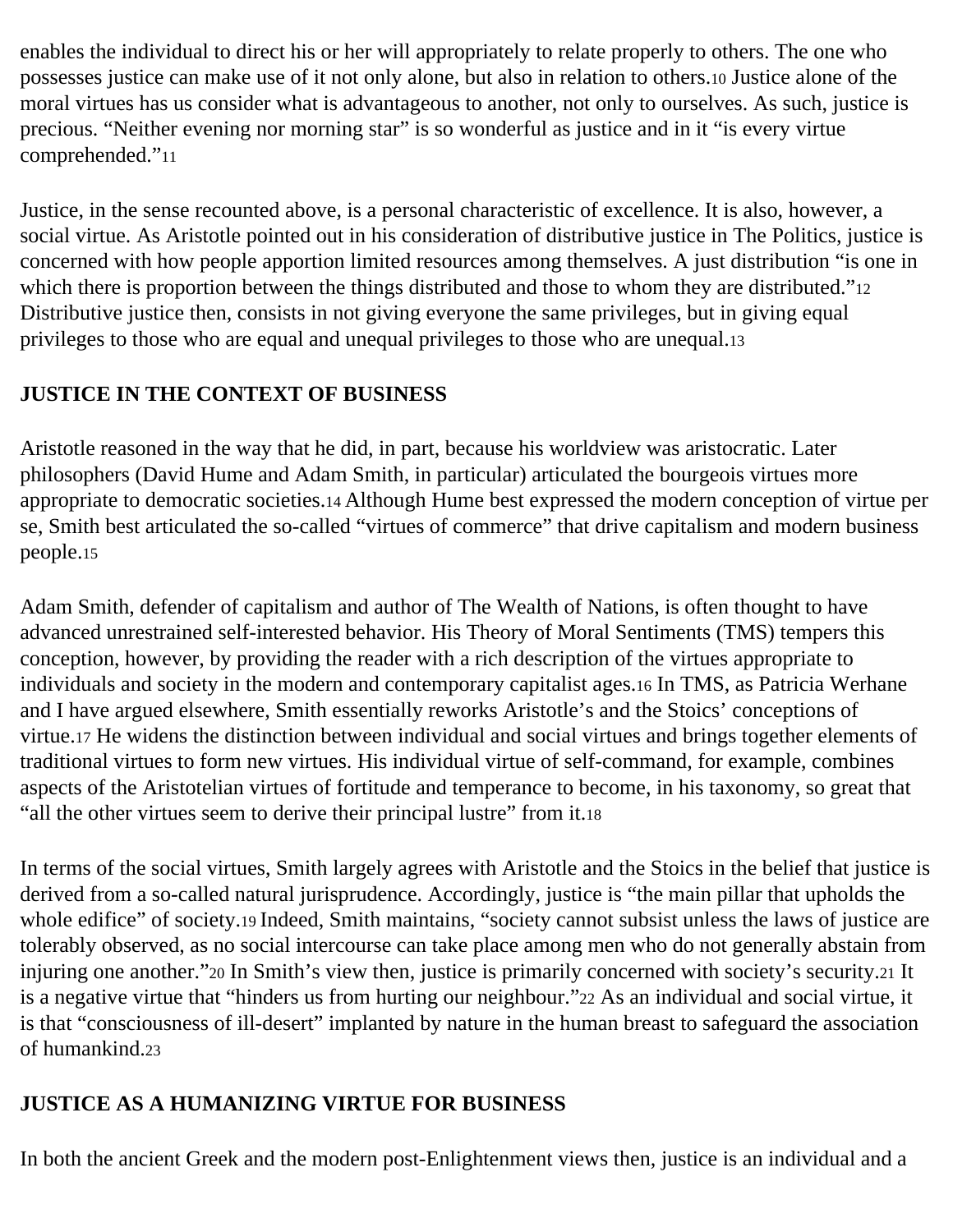social virtue. It is a trait of human beings, not things. It is a personal characteristic of excellence that allows society to function properly. It is primarily about proper human relationships and the way people deal with each other in terms of their resources.

What then can be said of justice in the context of business? Simply, that justice in business is a reflection of the virtuous people associated with business.

While it is true that businesses are not just entities, that businesses have distinctive identities, that businesses can be held accountable in courts of law in the way that people can be, and so forth; businesses are not people per se. They do not share fully the traits that identify people as people. As Aristotle pointed out, justice is complete virtue. It is a human trait of excellence of the soul, proper to people, not things. Although businesses are collectives of people and may share some of the features of human beings; businesses are not human beings. We would not confuse a business with a living, breathing person. At the same time, businesses are a lot like us. As human inventions they reflect us, their creators. Often they act like we do—but they do so because they are set up by us to act in a certain way. Ultimately, the justice of business remains a distinctly human quality. Justice is conferred upon business, but justice remains a characteristic of excellence of the people associated with a business.

#### **CONCLUSION**

As the U.S. Catholic Bishops have argued in the past, businesses are instruments to be used properly.24 Businesses are a means by which people express themselves. Through businesses, people—as individuals and society—exercise their notions of right and wrong. Human virtues (especially the virtue of justice) come alive through businesses properly directed. Through our virtuous actions, we color our businesses with virtue. In this way, our businesses reflect us as well as our moral standing. Businesses do not stand disassociated from us as atomistic, quasi-human moral agents. Rather, they mirror us. If they are just, it is because we are just, and if they are unjust, it is because we are unjust. Justice in the context of business then, can be said to be similar to the federal withholding tax in that people impose justice on business in the same way that people compel business to collect revenue for the federal government.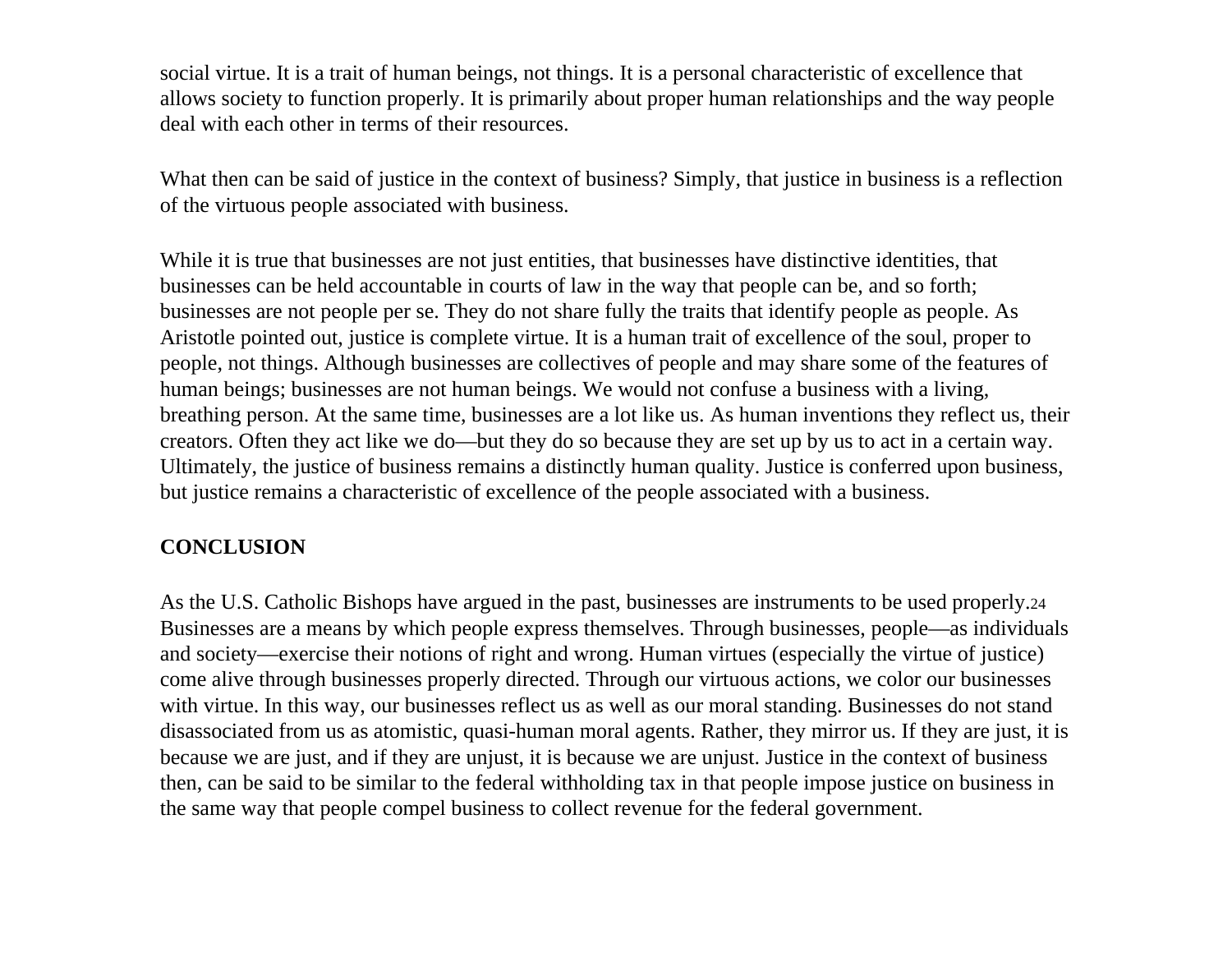#### **ENDNOTES**

1. My thanks to Dennis Moberg and Jacques Delacroix for their insights on an early draft of this article.

2. The subject matter here concerns the federal withholding tax—not taxation per se. Although some conceive taxation to be a new (and seemingly dangerous) development, it is really the withholding tax that is relatively new.

3. A Fox News poll conducted in March 1999 revealed that 65% of those queried thought that the maximum percentage of a person's income that should go to all taxes, not just federal taxes, should not exceed 20%. Only 5% wanted the maximum to exceed 30%, as it does now for most people. A full 87% did not believe politicians when they promise to lower taxes. "Tax Cynicism," The Wall Street Journal, 15 April 1999: A:22.

4. Although citizens pressed the federal government in the early 1980s to approve income tax reductions, taxes have not declined except for corporations and for the wealthy. Susan B. Hansen, The Politics of Taxation: Revenue Without Representation (New York: Praeger Publishers, 1983), 1–2.

5. To further sweeten the prospect for taxpayers, Ruml proposed a tax amnesty for the prior year.

6. For more on Beardsley Ruml and the institution of the withholding tax, see Amity Shlaes, The Greedy Hand: How Taxes Drive Americans Crazy and What to Do About It (New York: Random House, 1999) and "The Greedy Hand in a Velvet Glove," The Wall Street Journal, 15 April 1999, A:22.

7. Carolyn Jones asserts that the Treasury had hired an additional 8,175 investigators by 1946. Carolyn C. Jones, "Mass-based Income Taxation: Creating a Taxpaying Culture, 1940–1952," in Funding the Modern American State, 1941-1995: The Rise and Fall of the Era of Easy Finance, ed. W. Elliot Brownlee (New York: Woodrow Wilson Center Press and Cambridge University Press, 1996), ftn. 129, 139.

8. Plato, "The Republic," in Great Dialogues of Plato, eds. Eric H. Warmington and Philip G. Rouse, trans., W. H. Rouse (New York: Mentor, 1956), I 331c, 331e, and 338c.

9. J. Solomon, "On Virtues and Vices," in The Complete Works of Aristotle, vol. 2, ed. Jonathan Barnes (Princeton: Princeton University Press, 1984), 1982.

10. Aristotle, Nicomachean Ethics, trans. Martin Ostwald (Englewood Cliffs, NJ: Prentice Hall, 1962), V 1 1129b 28–32.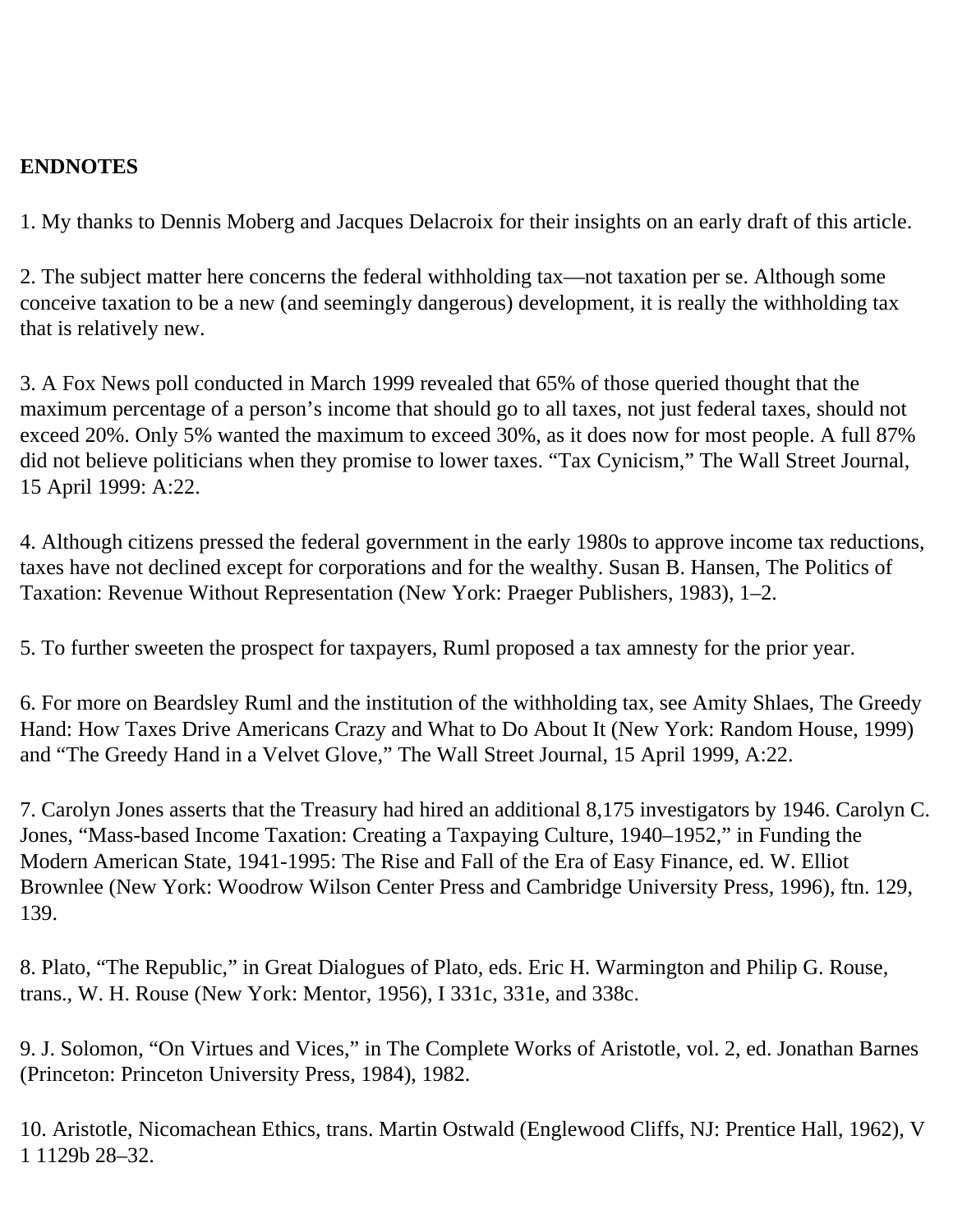11. A quote from Euripides' lost play Melanippe used by Aristotle in ibid., ftn. 7, V 1 1129b 29–30.

12. Aristotle, The Politics, trans., Ernest Barker (New York: Oxford University Press, 1995), 1280a7.

13. Ibid., note to Chapter 9, p. 357.

14. Donald McCloskey, "Bourgeois Virtue," The American Scholar, (Spring 1994): 177–191.

15. Christopher J. Berry, "Adam Smith and the Virtues of Commerce," Virtue: NOMOS XXXIV, eds. John W. Chapman and William A. Galston (New York: New York University Press, 1992).

16. Peter Drucker challenges Smith's importance to the knowledge-based post-capitalist society that is currently emerging. Drucker claims that old "isms" such as communism and capitalism fail to explain the political, economic, social, and moral transformation currently underway. This would seem to imply that the bourgeois virtues to govern people in capitalist bureaucratic societies are increasingly less influential. At the same time, Drucker does not do away with capitalism and its bureaucracies altogether. Thus, the moral structures to govern capitalism that the moderns described would seem to still hold true today. Peter F. Drucker, Post-Capitalist Society (New York: HarperBusiness, 1993).

17. Martin J. Calkins and Patricia H. Werhane, "Adam Smith, Aristotle, and the Virtues of Commerce," Journal of Value Inquiry, vol. 32, no. 1 (March 1998): 43–60.

18. Adam Smith held prudence to be a quality concerned with protection and self-restraint. It regulated, through the utilization of good deliberation, sagacity, and good judgment for practical ends having to do with the prevention of harm to the individual, the individual's self-interested behavior. It had as its principal object personal security. Smith, The Theory of Moral Sentiments, eds. D. D. Raphael and A. L. Macfie (London: Oxford University Press, 1976), VI.iii.11 and VI.i.15.

19. Ibid., VI.i.15.

20. Ibid., II.ii.3.6.

21. Smith, Lectures on Jurisprudence (B), eds. R. L. Meek, D. D. Raphael, and P. G. Stein (Oxford: Oxford University Press, 1978), 5–15.

22. Smith, Theory of Moral Sentiments, II.ii.1.9.

23. Ibid., II.ii.3.4.

24. David J. O'Brien and Thomas A. Shannon, Catholic Social Thought: The Documentary Heritage (New York: Orbis Books, 1992) and U.S. Catholic Bishops, "A Decade After 'Economic Justice for All':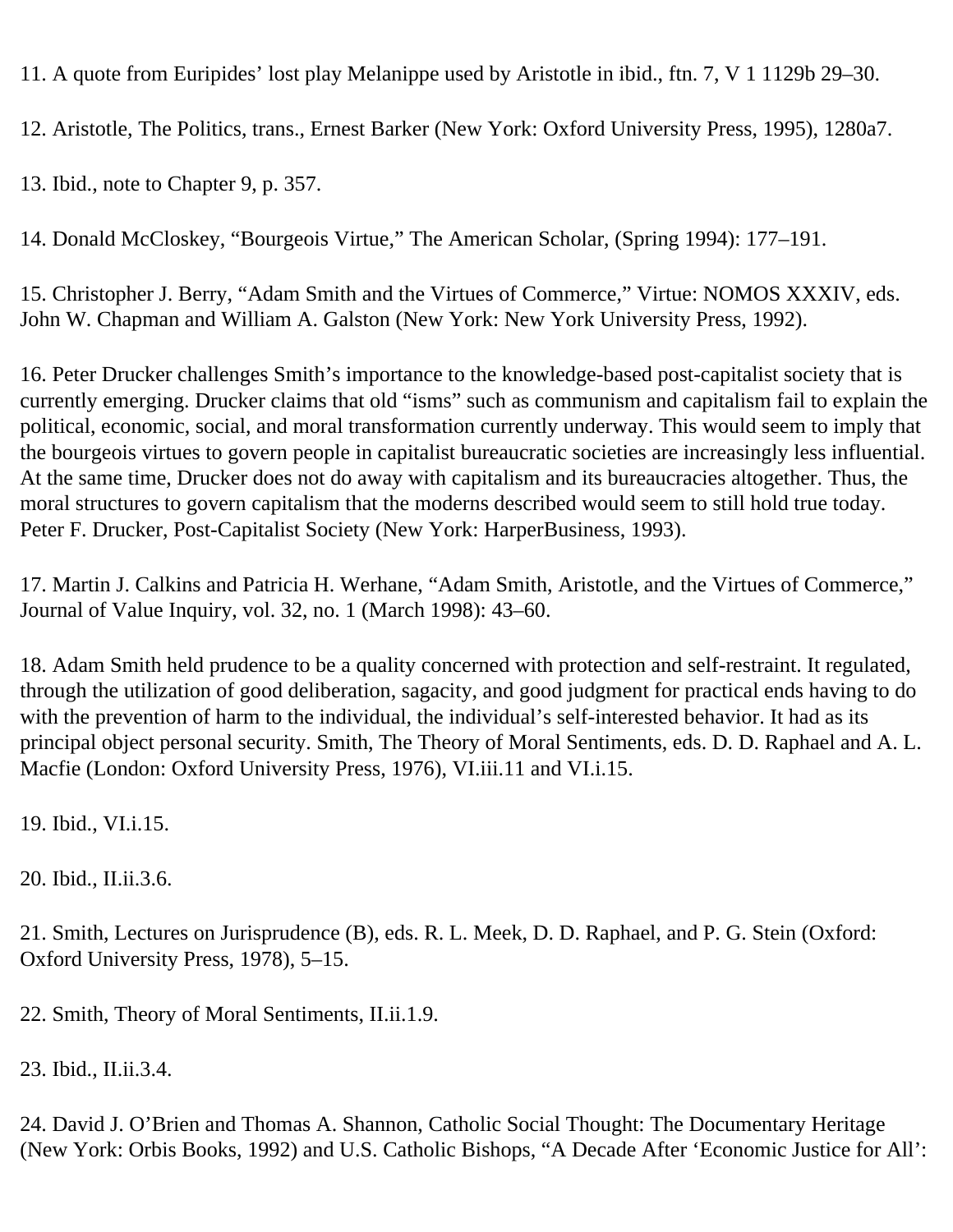Continuing Principles, Changing Context, New Challenges," Origins vol. 25, no. 23 (1995): 389–393.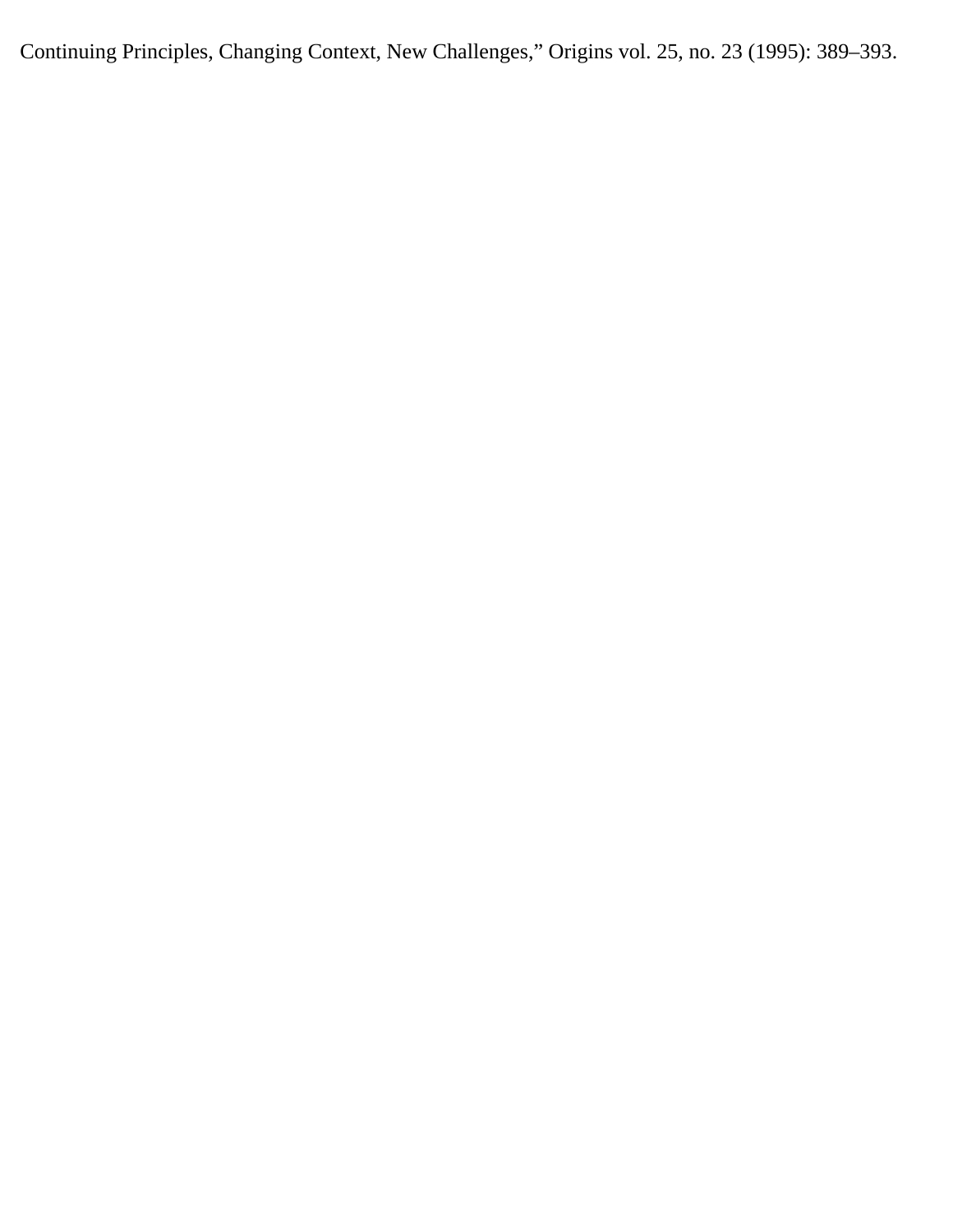# Review of Glenn C. Loury



## One by One from the Inside Out: Essays and Reviews on Race and Responsibility in America

Glenn C. Loury is unique. After growing up in humble circumstances on the South Side of Chicago, he managed to earn a Ph.D. in economics from M.I.T. and tenured faculty positions at Michigan, Harvard, and (currently) Boston University. As an outspoken African-American neoconservative, Loury became somewhat notorious. In the past few years, however, he has moved to the left on racial issues, challenging perspectives such as those articulated in the recent book by Stephen and Abigail Thernstrom (America in Black and White) with the same edge that he previously deployed upon liberal icons such as Malcolm X, Jesse Jackson, Derrick Bell, Cornel West, and Andrew Hacker. (For Loury's review of the Thernstroms, see the November 1997 issue of The Atlantic Monthly, pp. 144–54.)

*One by One from the Inside Out* received the American Book Award in 1996, and contains a wide range of Loury's essays and book reviews. Although many of the pieces represent the conservative side of Loury—and appeared in venues such as Commentary, The Public Interest, and The Wall Street Journal—the work also conveys the seeds of his recent political shift. In the Epilogue, Loury recounts a transformation even more momentous: how he overcame drug and alcohol abuse by being "born again" through "the power of Christ" (311–12).

Loury's conservative leanings, which seem to have been shaped by his assimilation of neoclassical economics along with his antipathy toward moral/cultural relativism, distinguish him from the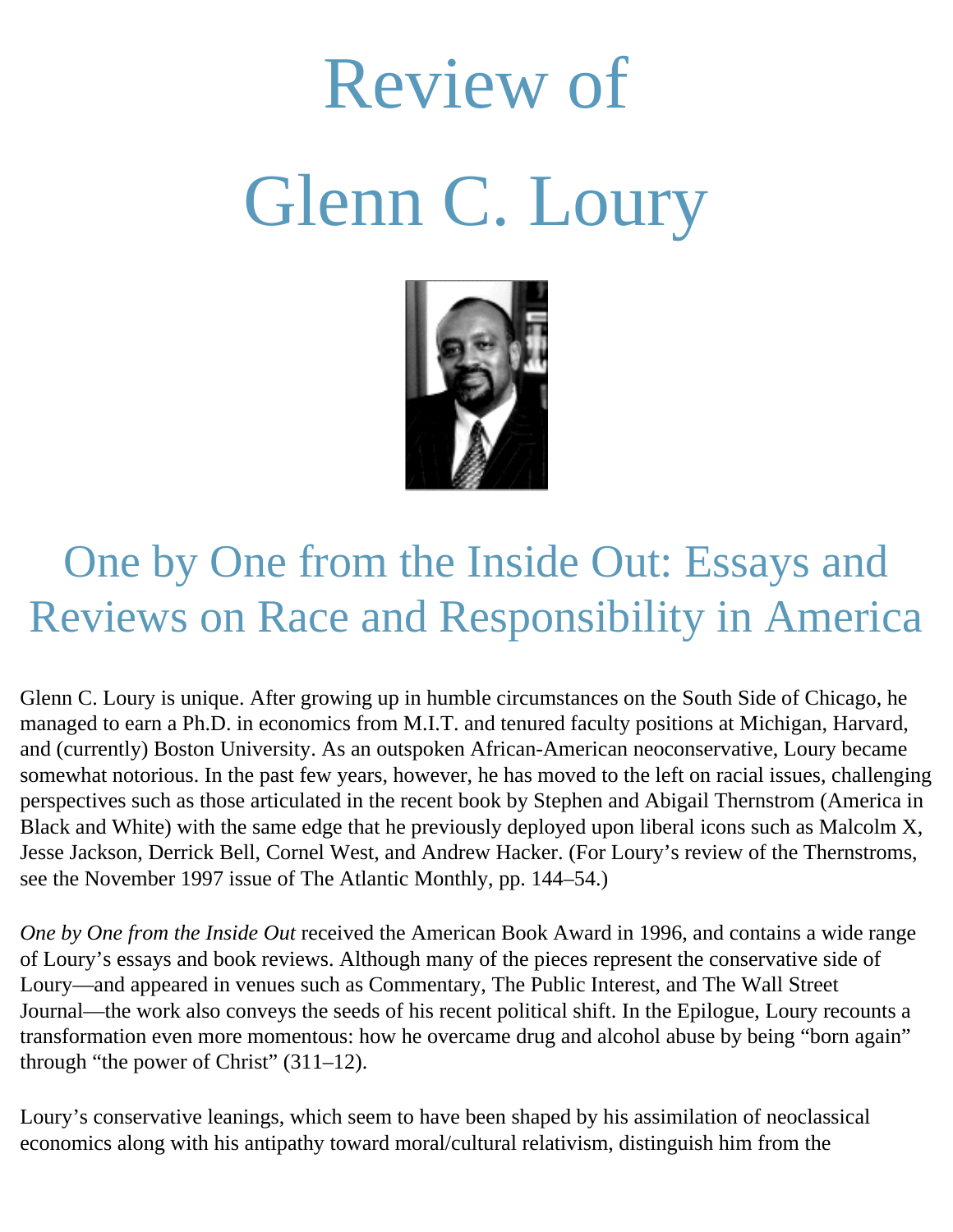professorial mainstream and render him a genuine rarity among African-American intellectuals. Loury proclaims that "we black Americans are the most privileged, empowered people of African descent anywhere on the globe" (200). He admits that he is "no enemy of right-to-work laws" and that he distrusts "the capacity of public bureaucracies to substitute for the fruit of private initiative." Correspondingly, Loury "gladly joined the Republican side on some highly partisan policy debates: on federal enterprise zones, on a youth opportunity wage, on educational vouchers for low-income students, on stimulating ownership among responsible public housing tenants, on requiring work from able-bodied welfare recipients, on dealing sternly with those who violently brutalize their neighbors" (20). He laments, furthermore, that contemporary America gives "only muted public voice to the judgments that it is wrong to use drugs, to be sexually promiscuous, to be indolent and without discipline, to be disrespectful of legitimate authority, to be unreliable, untruthful, or unfaithful" (211).

With equal energy, however, Loury also articulates perspectives that are more liberal. Proclaiming himself "a partisan on behalf of the inner-city poor" (195–96), he insists that "no one in America can afford to be truly color-blind" (197). He likewise chastises conservatives who fail to appreciate the legacies of racism and who blame the plight of the black lower class on "the follies of big government and big spending" (17). Loury is appalled by the "huge growth among blacks and whites in the incidence of teenage pregnancy and births out of wedlock," but he rejects the materialistic explanation offered by certain Republicans and economists: "however one reads the evidence," according to Loury, "it is difficult to attribute much of the change to the marginal incentives of tax and transfer programs" (208). And although some of the problems that plague ghetto residents are complex and "cannot be solved simply by spending money," the "issue of spending this or that many millions of dollars on infant mortality really ought not to delay us very long, if as people who seek justice we are appropriately motivated by our sense of outrage" at conditions of "awful deprivation" (198).

Regarding affirmative action, about which Loury delivered a lecture at SCU sponsored by the Markkula Center for Applied Ethics, Loury again tries to do justice to various sides of the debate. (For more information, please visit the web site: http://www.scu.edu/SCU/Centers/Ethics/) On the one hand, he acknowledges "the legitimacy of the competing white interests" (108), speaks out unapologetically for the need to maintain high standards (109, 113), worries about maintaining the incentives black employees have for "identifying and correcting their deficiencies" (114), and ridicules Andrew Hacker's accusation that an examination used to determine promotions within a police force was racially biased because it incorporated words such as "relevant, "unsubstantiated," "disposition," and "tactfully" (233).

On the other hand, Loury condemns the view that affirmative action must be eliminated in the name of color-blindness. Loury endorses the attempt "to open previously foreclosed opportunities to women and minorities through advertising, outreach, [and] special training programs" (109); and he recommends the "color-conscious disbursement of public funds," e.g., "targeted efforts to improve the schools, neighborhoods, and families where poor black children are concentrated" (107). "Social capital," he insists, is unequally distributed between blacks and whites because of past racial discrimination (104), which "generally implies inequality in the outcomes that otherwise equally competent persons can achieve" (105). There is a real danger, moreover, that the inequality between racial groups will be permanent: "for as long as one can foresee, and without regard to legal prohibitions against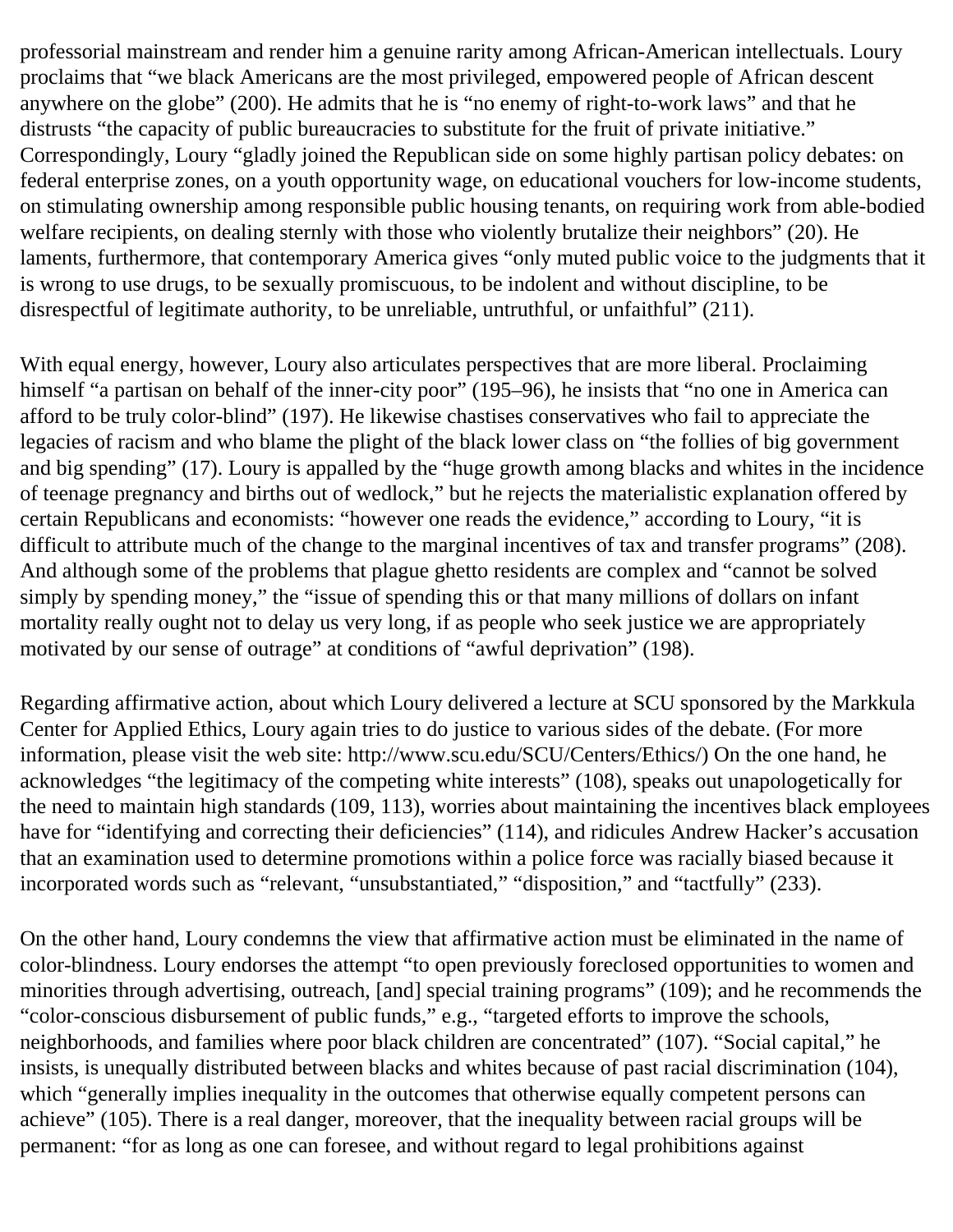discrimination in formal contract, we may confidently predict the practice of informal social discrimination" along partially racial lines (102).

Loury ends up defending a "mend it, don't end it" position, albeit one that might be too restrictive to please President Clinton (in the July 26, 1995 issue of The New York Times, Loury criticized Clinton's major speech on affirmative action as "a transparent effort to finesse, rather than engage, the moral problems at the core of race and sex preference"). Loury touts "developmental" programs that focus on raising the performance of beneficiaries—e.g., some of the affirmative action policies employed by the U.S. Army (112–13)—rather than "preferential" programs that threaten to lower standards, create the presumption that the beneficiaries are less qualified, and compromise the incentives to improvement built into typical processes for performance evaluation.

An essay Loury wrote expressly for the book—"Self-Censorship in Public Discourse: A Theory of Political Correctness and Related Phenomena"—is one of its least polemical and most insightful pieces. Defining a "regime" of political correctness as "an equilibrium pattern of expression of inference within a given community where receivers impute undesirable qualities to senders who express themselves in an 'incorrect' way, causing senders to avoid such expressions" (153), Loury draws skillfully on his own experiences as a public intellectual along with authors as diverse as William Shakespeare, George Orwell, Erving Goffman, Albert Hirschman, Thomas Kuhn, Leo Strauss, Vaclav Havel, Michael Walzer, Thomas Schelling, Dinesh D'Souza, and Stephen Carter. Loury's analysis is particularly valuable in light of our nation's recent plunge into an often partisan debate about lying, perjury, and verbal evasion; his analysis also illuminates some challenges Ex corde Ecclesia is currently posing to Catholic universities.

Loury's essay provides numerous observations that could be assembled to compose a primer on rhetoric and "strategic expression." The following maxims are only a small sampling: "Naive communication (where a speaker states literally all that he thinks, and/or an audience accepts his representations at face value) is both rare and foolish in politics" (149); "Being sanctioned for the expression of disapproved opinions seldom befalls someone by accident" (156); "Meta-argumentation—arguing at the secondary level about the form that primary arguments should be allowed to take in the community—can become the refuge of scoundrels seeking to avoid the righteous condemnation that their morally dubious expressions have earned" (168); "Two strangers conversing on an airplane will feel each other out to learn if they have similar views on matters that otherwise would be better to avoid. Such conversations involve the tentative and halting display of one's position by use of emblematic speech. Each speaker, seeking recognition and reinforcement, looks for the positive feedback that encourages the candor possible only among the like-minded" (171); "An advocate for 'diversity' may prefer not to be explicit about which differences are included and which (religious and political beliefs, for example) are excluded from that advocacy" (171); "A racist politician might use code words such as 'welfare queen,' 'criminal element,' and 'states rights' to appeal to like-minded voters, while maintaining what in the intelligence world is called 'plausible deniability' of this motive: if challenged, the speaker exploits the code words' ambiguity of meaning and claims that he intended no offense" (171–72).

To illustrate how "the public discussion of vital issues can become dangerously impoverished" (158), Loury invokes the travails endured by numerous iconoclasts, including Lani Guinier and Robert Bork.